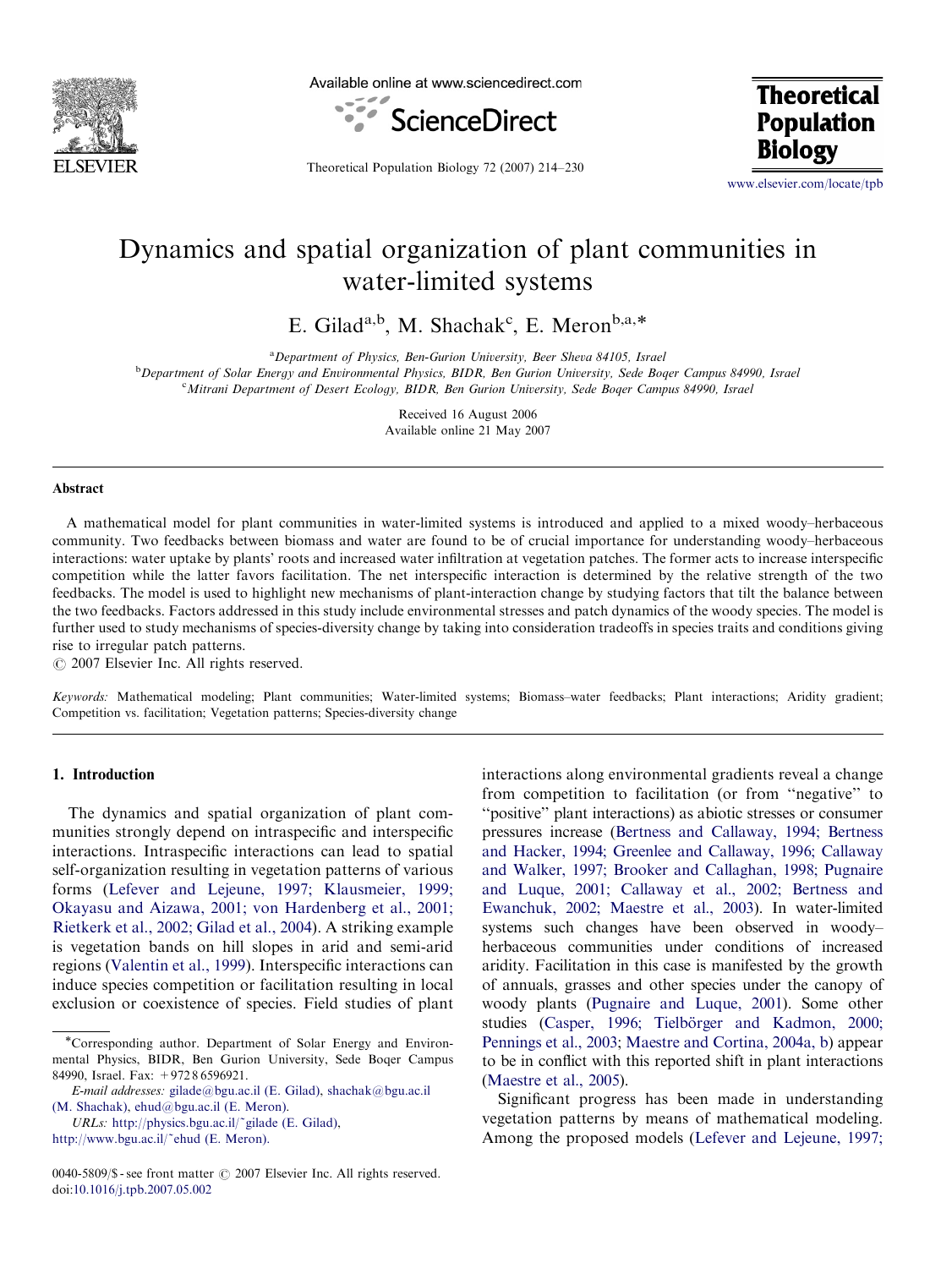[Klausmeier, 1999; von Hardenberg et al., 2001; Okayasu](#page-16-0) [and Aizawa, 2001; Rietkerk et al., 2002; Shnerb et al.,](#page-16-0) [2003; Gilad et al., 2004, 2007\)](#page-16-0), most instrumental have been those that include water–biomass feedbacks [\(Okayasu](#page-16-0) [and Aizawa, 2001; Rietkerk et al., 2002; Gilad et al., 2004\)](#page-16-0). Two feedbacks have been found particularly significant; increased infiltration at vegetation patches (''infiltration feedback'') and water uptake by plants' roots (''uptake feedback''). Any of these feedbacks alone can induce spatial instabilities leading to biomass patterns; the uptake feedback does that by capturing root augmentation in response to biomass growth [\(Gilad et al., 2004, 2007\)](#page-15-0). However, including both feedbacks and changing their relative strength can provide additional information about the capacity of plants in water-limited systems to act as ecosystem engineers ([Gilad et al., 2004, 2007\)](#page-15-0).

Despite the progress that has been made in understanding vegetation patterns [\(Rietkerk et al., 2004](#page-16-0)) and plant interactions along environmental gradients [\(Brooker](#page-15-0) [and Callaghan, 1998\)](#page-15-0), the spatio-temporal response of plant communities to environmental stresses and the underlying mechanisms are still poorly understood [\(House](#page-16-0) [et al., 2003](#page-16-0)). Mathematical modeling of vegetation pattern formation has so far been limited to a single species population ([Lefever and Lejeune, 1997; Klausmeier, 1999;](#page-16-0) [Okayasu and Aizawa, 2001; von Hardenberg et al., 2001;](#page-16-0) [Rietkerk et al., 2002; Gilad et al., 2004\)](#page-16-0) whereas most models of interacting populations, beginning with the Lotka–Volterra model ([Murray, 1993](#page-16-0)), have focused on competitive interactions ([Tilman, 1982, 1988; Grover,](#page-16-0) [1997; Sommer and Worm, 2002](#page-16-0)), overlooking facilitation ([Brooker and Callaghan, 1998; Bruno et al., 2003\)](#page-15-0). In addition, cross-scale effects, such as the interplay between patch dynamics at the landscape level and species composition at the single-patch level, have hardly been addressed.

In this paper we introduce and study a nonlinear mathematical model for plant communities in waterlimited systems. The model captures the infiltration and uptake water–biomass feedbacks and extends the singlepopulation model reported by [Gilad et al. \(2004, 2007\)](#page-15-0) to n-interacting populations. Using a two species version of the model we elucidate mechanisms of plant-interaction changes, induced by aridity stresses and disturbances, and highlight the interplay between intraspecific and interspecific interactions, and between landscape and single-patch dynamics. We further study the relations between speciesinteraction changes to species composition changes by modeling herbaceous-species traits, such as tolerances to shading and grazing.

### 2. A model for *-interacting plant populations*

We consider a two-dimensional spatially extended system where the limiting resource is water, and assume the system contains  $n$  life forms of vegetation. Depending on the particular context, a life form can represent a single species or a functional group. We assume that the life forms are affected by environmental factors such as rainfall, topography, soil type, grazing, and clear-cutting, but do not feed back significantly on the atmosphere or on the topography and soil type (e.g. through erosion).

## 2.1. Description of the model

The model contains  $n + 2$  dynamical variables: *n* biomass variables,  $B_i(\mathbf{X}, T)$   $(i = 1, ..., n)$ , representing biomass densities above ground level of the  $n$  life forms in units of [kg/m<sup>2</sup>], a soil-water variable,  $W(\mathbf{X}, T)$ , describing the amount of soil water available to the plants per unit area of ground surface in units of  $[kg/m^2]$ , and a surface water variable,  $H(\mathbf{X}, T)$ , describing the height of a thin water layer above ground level in units of [mm]. The model equations are

$$
\frac{\partial B_i}{\partial T} = G_B^i[B_i, W]B_i(1 - B_i/K_i) - M_iB_i
$$
  
+  $D_{B_i}\nabla^2 B_i$ ,  $i = 1, ..., n$ ,  

$$
\frac{\partial W}{\partial T} = I(\{B_i\})H - L(\{B_i\})W - W\sum_{i=1}^n G_W^i[B_i] + D_W\nabla^2 W,
$$

$$
\frac{\partial H}{\partial T} = P - I(\{B_i\})H + D_H\nabla^2(H^2) + 2D_H\nabla H \cdot \nabla Z
$$

$$
+ 2D_H H \nabla^2 Z,
$$
 (1)

where  ${B_i}$  stands for all biomass densities and  $\nabla^2 = \partial_X^2 + \partial_Y^2$ . The quantity  $G_B^i$  [yr<sup>-1</sup>] represents the growth rate of the *i*th life form,  $G_W^i$  [yr<sup>-1</sup>] represents its soil-water consumption rate, and  $K_i$  [kg/m<sup>2</sup>] is its maximum standing biomass. The rates  $G_B^i$  and  $G_W^i$  are functionals of biomass and soil water as indicated (see Eqs. (3) and (4)). The quantity  $I[\text{yr}^{-1}]$  represents the infiltration rate of surface water into the soil, while  $L$  [yr<sup>-1</sup>] represents the evaporation rate of soil water. Both I and L are functions of all biomass densities (see Eqs.  $(2)$  and  $(5)$ ). The parameter P [mm/yr] stands for the precipitation rate, and assumes in this study constant values representing mean annual rainfall rates. The parameter  $M_i$  [yr<sup>-1</sup>] describes the biomass-loss rate of the ith life form due to mortality and various disturbances (e.g. grazing). The terms  $D_{B_i} \nabla^2 B_i$  and  $D_W \nabla^2 W$ represent, respectively, local seed dispersal of the ith life form, and soil-water transport in non-saturated soil [\(Hillel,](#page-15-0) [1998\)](#page-15-0). Finally, the non-flat ground surface height [mm] is described by the topography function  $Z(X)$  where the parameter  $D_H$  [m<sup>2</sup>/yr (kg/m<sup>2</sup>)<sup>-1</sup>] represents the phenomenological bottom friction coefficient between the surface water and the ground surface.

The equation for  $H$  was motivated by shallow water theory. The shallow water approximation is based on the assumption of a thin layer of water where pressure variations are very small and the motion becomes almost two-dimensional. In deriving the equation for  $H$  a linear dependence of the bottom friction on the velocity of surface water has been assumed ([Gilad et al., 2004\)](#page-15-0).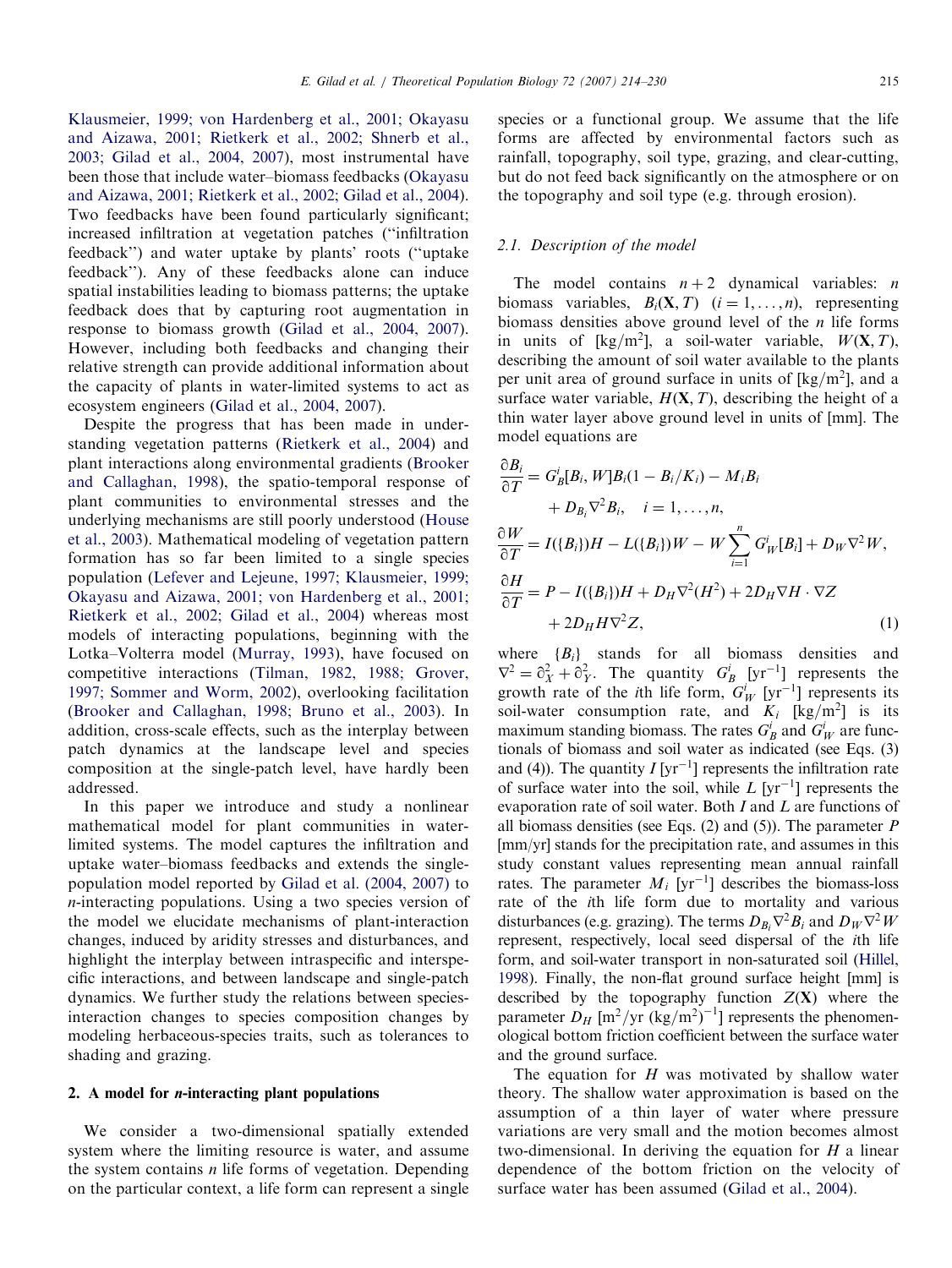# <span id="page-2-0"></span>2.2. Modeling biomass–water feedbacks

Three biomass–water feedbacks are modeled in Eqs. (1) as described below:

- (1) infiltration feedback: increased infiltration at vegetation patches,
- (2) uptake feedback: water uptake by plants' roots, and
- (3) shading feedback: reduced evaporation at vegetation patches.

The infiltration feedback is modeled through the explicit form of the infiltration rate I. A monotonously increasing dependence of I on biomass density is assumed in order to capture the positive nature of this feedback; the larger the biomass density the higher the infiltration rate and the more soil water available to the plants. Various factors contribute to the higher infiltration rate of surface water into vegetated soil as compared with bare soil, including biological crusts that grow on bare soil and reduce the infiltration rate ([Campbell et al., 1989; West, 1990](#page-15-0)), and soil mounds, formed by litter accumulation and dust deposition, that intercept runoff [\(Yair and Shachak, 1987\)](#page-16-0).

The explicit dependence of the infiltration rate on the biomass density is a generalization of the form used in [Gilad et al. \(2004\):](#page-15-0)

$$
I(\mathbf{X}, T) = A \frac{\sum_{i} Y_{i} B_{i}(\mathbf{X}, T) + Qf}{\sum_{i} Y_{i} B_{i}(\mathbf{X}, T) + Q},
$$
\n(2)

where A [yr<sup>-1</sup>], Q [kg/m<sup>2</sup>],  $Y_i$ , and f are constant parameters and  $Y_1 = 1$ . The dependence of the infiltration parameters and  $T_1 = 1$ . The dependence of the immedition<br>rate on the weighted biomass-density sum,  $\sum_i Y_i B_i$ , is shown in Fig. 1. Two distinct limits of this quantity are including the distribution of this quantity are<br>noteworthy. When  $\sum_i Y_i B_i \to 0$ , this quantity represents the infiltration rate in bare soil,  $I = Af$ . When  $\sum_i Y_i B_i \ge Q$ it represents infiltration rate in fully vegetated soil,  $I = A$ .



Fig. 1. The infiltration rate  $I = A(\sum_i Y_i B_i + Qf)/(\sum_i Y_i B_i + Q)$  as a function of the weighted biomass-density sum  $\sum_i Y_i B_i$ . When the biomass is diminishingly small  $(\sum_i Y_i B_i \ll Q)$  the infiltration rate approaches the value of Af. When the biomass is large  $(\sum_i Y_i B_i \ge Q)$  the infiltration rate approaches A. The infiltration contrast between bare and vegetated soil is quantified by the parameter f, where  $0 < f < 1$ ; when  $f = 1$  the contrast is zero (dashed line) and when  $f = 0$  the contrast is maximal. Small f values can model biological crusts which significantly reduce the infiltration rates in bare soils. Disturbances involving crust removal can be modeled by relatively high  $f$  values.

The parameter  $Q$  represents a reference biomass density beyond which the vegetation density approaches its full capacity to increase the infiltration rate. The infiltration contrast (between bare and vegetated soil) is quantified by the parameter f, defined to span the range  $0 < f < 1$ . When  $f \ll 1$  the infiltration rate in bare soil is much smaller than the rate in vegetated soil. Such values can model bare soils covered by biological crusts [\(Campbell et al., 1989; West,](#page-15-0) [1990\)](#page-15-0). As f gets closer to 1, the infiltration rate becomes independent of the biomass densities  $B_i$ . The parameter f measures the strength of the positive feedback due to increased infiltration at vegetation patches. The smaller f the stronger the feedback effect.

The uptake feedback is modeled through the explicit forms of the growth rate  $G_B^i$  and the consumption rate  $G_W^i$ . These forms capture the non-local nature of the uptake process by the root system, as well as the augmentation of the root system in response to biomass growth [\(Gilad et al.,](#page-15-0) [2004, 2007](#page-15-0)). Water uptake obviously acts as a negative feedback; water availability increases biomass growth but biomass growth decreases water availability through water consumption. The uptake process, however, also act as a positive feedback when root augmentation is taken into account; as the biomass grows the root system extends in size, probes larger soil volumes, and take up more water. Besides providing a mechanism for vegetation pattern formation, independent of the infiltration-feedback mechanism, this aspect of water uptake is crucial for studying interspecific interaction changes in stressed environments.

The growth rate  $G_B^i$  at a point **X** at time T is modeled by the following non-local form:

$$
G_B^i(\mathbf{X}, T) = \Lambda_i \int_{\Omega} G_i(\mathbf{X}, \mathbf{X}', T) W(\mathbf{X}', T) d\mathbf{X}',
$$
  

$$
G_i(\mathbf{X}, \mathbf{X}', T) = \frac{1}{2\pi S_i^2} \exp\left[-\frac{|\mathbf{X} - \mathbf{X}'|^2}{2[S_i(1 + E_i B_i(\mathbf{X}, T))]^2}\right],
$$
 (3)

where  $\Lambda_i$  [(kg/m<sup>2</sup>)<sup>-1</sup> yr<sup>-1</sup>] represents the plant's growth rate per unit amount of soil water, the Gaussian kernel  $G_i$ (**X**, **X'**, *T*) represents the distribution of the root system, and the integration is over the entire physical domain  $\Omega$ . According to this form, the biomass growth rate depends not only on the amount of soil water at the plant location, but also on the amount of soil water in the neighborhood spanned by the plant's roots. A measure for the rootsystem size [m] is given by  $S_i(1 + E_i B_i(\mathbf{X}, T))$ , where  $E_i$  [(kg/m<sup>2</sup>)<sup>-1</sup>] quantifies the root augmentation per unit biomass, beyond a minimal root-system size  $S_i$ . The parameter  $E_i$  measures the strength of the positive uptake feedback due to root augmentation; the larger  $E_i$  the stronger the feedback effect of the ith species.

The soil-water consumption rate at a point  $X$  at time  $T$  is similarly given by

$$
G_W^i(\mathbf{X}, T) = \Gamma_i \int_{\Omega} G_i(\mathbf{X}', \mathbf{X}, T) B_i(\mathbf{X}', T) d\mathbf{X}',\tag{4}
$$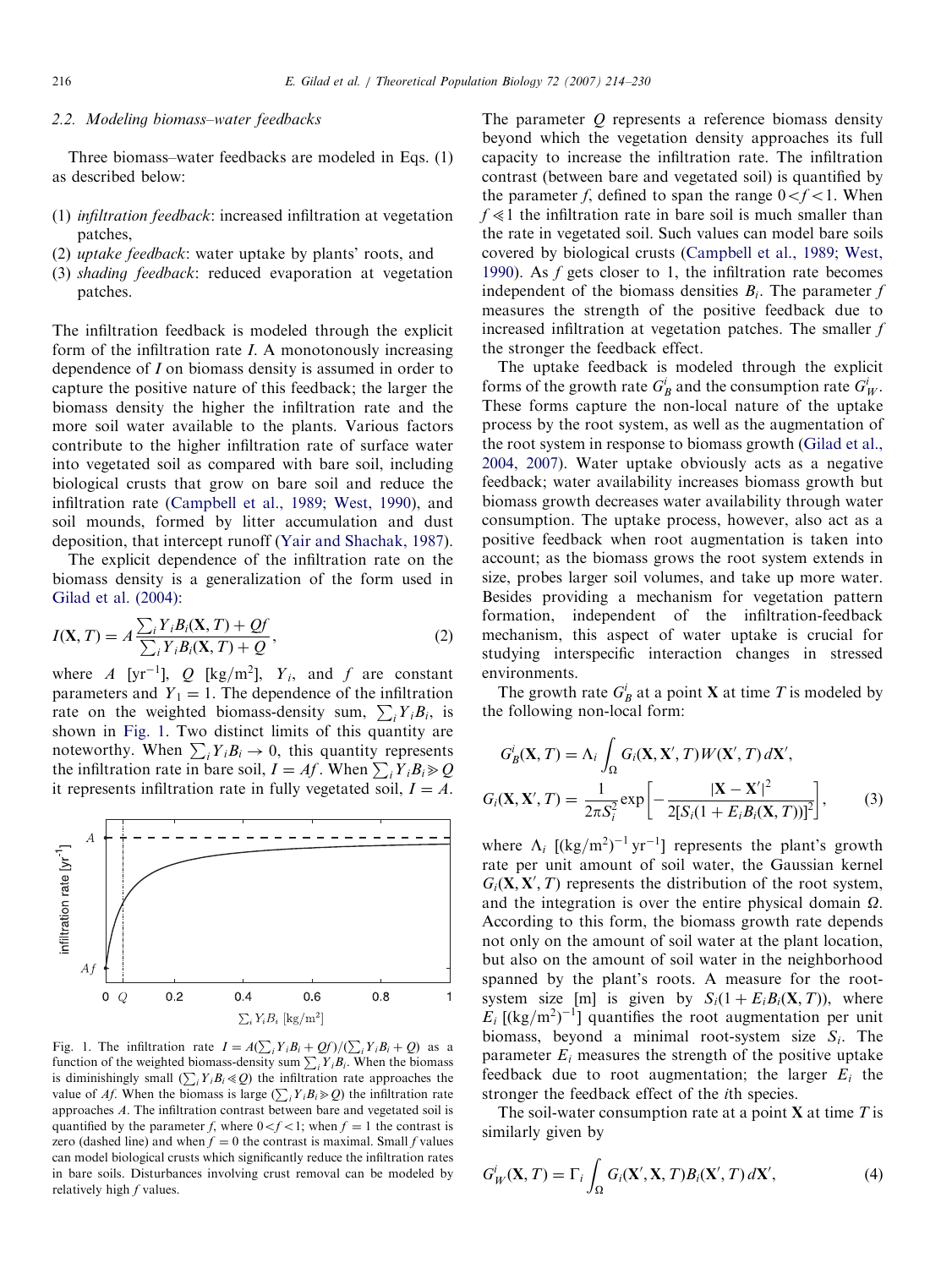<span id="page-3-0"></span>where  $\Gamma_i$  [(kg/m<sup>2</sup>)<sup>-1</sup> yr<sup>-1</sup>] measures the soil-water consumption rate per unit biomass of the ith species. The soil-water consumption rate at a given point is due to all plants whose roots extend to this point. Note that  $G_i(X', X, T) \neq G_i(X, X', T).$ 

The shading feedback is captured by the following biomass dependence of the soil-water evaporation rate:

$$
L(X, T) = \frac{N}{(1 + \sum_{i=1}^{n} R_i B_i/K_i)},
$$
\n(5)

where  $N$  [yr<sup>-1</sup>] is the evaporation rate in bare soil. The reduction in evaporation rate due to shading by the ith life form is quantified by the parameter  $R_i$ . Throughout this study we assume that the shading feedback is sufficiently weak for the following linear approximation to be valid:

$$
L(\mathbf{X}, T) \approx N\left(1 - \sum_{i=1}^{n} R_i B_i / K_i\right). \tag{6}
$$

The shading feedback is positive, but unlike the infiltration feedback, the increased soil-water density under a vegetation patch, due to reduced evaporation, does not involve depletion of soil water in the patch neighborhood. As a consequence, the shading feedback is not expected to induce spatial instabilities leading to vegetation patterns.

## 2.3. Non-dimensional form of the model

It is advantageous to express the model equations (1) in terms of non-dimensional variables and parameters as defined in Table 1. The non-dimensional form of the model

Table 1

Relations between non-dimensional variables and parameters and the dimensional ones appearing in the dimensional form of the model equations  $(1)$ – $(4)$ 

| Quantity           | Scaling                     |
|--------------------|-----------------------------|
| $b_i$              | $B_i/K_i$                   |
| w                  | $\Lambda_1 W/N$             |
| h                  | $\Lambda_1 H/N$             |
| $\boldsymbol{\nu}$ | $N/M_1$                     |
| $\lambda_i$        | $\Lambda_i/\Lambda_1$       |
| $\mu_i$            | $M_i/M_1$                   |
| $\alpha$           | $A/M_1$                     |
| q                  | $Q/K_1$                     |
| $\mathbf x$        | $X/S_1$                     |
| $\boldsymbol{t}$   | $M_1T$                      |
| $\boldsymbol{p}$   | $\Lambda_1 P/NM_1$          |
| $\gamma_i$         | $\Gamma_i K_i/M_1$          |
| $\eta_i$           | $E_i K_i$                   |
| $\rho_i$           | $R_i$                       |
| $\sigma_i$         | $S_i/S_1$                   |
| $\delta_{b_i}$     | $D_{B_i}/M_1S_1^2$          |
| $\delta_w$         | $D_W/M_1S_1^2$              |
| $\delta_h$         | $D_H N/M_1 \Lambda_1 S_1^2$ |
| $\psi_i$           | $Y_i K_i/K_1$               |
| ζ                  | $\Lambda_1 Z/N$             |
|                    |                             |

Note that according to these relations  $\lambda_1 = \mu_1 = \sigma_1 = 1$ .

equations is

$$
\frac{\partial b_i}{\partial t} = G_b^i b_i (1 - b_i) - \mu_i b_i + \delta_{b_i} \nabla^2 b_i, \quad i = 1, ..., n,
$$
  

$$
\frac{\partial w}{\partial t} = \mathcal{I}h - v \left(1 - \sum_{i=1}^n \rho_i b_i\right) w - w \sum_{i=1}^n G_w^i + \delta_w \nabla^2 w,
$$
  

$$
\frac{\partial h}{\partial t} = p - \mathcal{I}h + \delta_h \nabla^2 (h^2) + 2\delta_h \nabla h \cdot \nabla \zeta + 2\delta_h h \nabla^2 \zeta,
$$
 (7)

where  $\nabla^2 = \partial_x^2 + \partial_y^2$  and t and  $\mathbf{x} = (x, y)$  are the nondimensional time and spatial coordinates. The infiltration term now reads

$$
\mathcal{I}(\mathbf{x}, t) = \alpha \frac{\sum_{i} \psi_{i} b_{i}(\mathbf{x}, t) + qf}{\sum_{i} \psi_{i} b_{i}(\mathbf{x}, t) + q},
$$
\n(8)

the growth-rate term  $G_b^i$  is

$$
G_b^i(\mathbf{x}, t) = v\lambda_i \int_{\Omega} g_i(\mathbf{x}, \mathbf{x}', t) w(\mathbf{x}', t) d\mathbf{x}',
$$

$$
g_i(\mathbf{x}, \mathbf{x}', t) = \frac{1}{2\pi\sigma_i^2} \exp\left[-\frac{|\mathbf{x} - \mathbf{x}'|^2}{2[\sigma_i(1 + \eta_i b_i(\mathbf{x}, t))]^2}\right],
$$
(9)

and the soil-water consumption rate is

$$
G_w^i(\mathbf{x}, t) = \gamma_i \int_{\Omega} g_i(\mathbf{x}', \mathbf{x}, t) b_i(\mathbf{x}', t) d\mathbf{x}'. \tag{10}
$$

#### 3. Applying the model to woody–herbaceous ecosystems

Motivated by recent field studies of plant interactions in woody–herbaceous communities along aridity gradients ([Pugnaire and Luque, 2001\)](#page-16-0), we consider a system of two species  $(n = 2)$ , representing woody vegetation  $(b_1)$  and herbaceous vegetation  $(b_2)$ . Accordingly we choose the maximum standing biomass of the woody species to be an order of magnitude higher than that of the herbaceous species while its growth and mortality rates are taken to be significantly slower. We confine ourselves to the case of strong infiltration feedback  $(f \ll 1)$  and moderate uptake feedback of the woody species  $(\eta_1 \sim \mathcal{O}(1))$ . These conditions are often realized in drylands where biological soil crusts increase the infiltration contrast and the woody vegetation consists of shrubs [\(Shachak et al., 1998](#page-16-0)). With this parameter choice we find that the herbaceous vegetation is strongly affected by the woody vegetation, but the woody vegetation is hardly affected by the herbaceous one. The specific parameter values used in this paper, except otherwise mentioned, are:  $v = \delta_w = 1.667$ ,  $\alpha = 16.667$ ,  $q = 0.05, f = 0.1, \delta_h = 416.667, \eta_1 = 3.5, \eta_2 = 0.35, \gamma_1 =$ 2.083,  $\gamma_2 = 0.208$ ,  $\rho_1 = 0.95$ ,  $\rho_2 = \psi_2 = 0.005$ ,  $\delta_{b_1} = \delta_{b_2} =$ 0.167,  $\sigma_2 = 1$ ,  $\lambda_2 = 10$  and  $\mu_2 = 4.1$ . These choices are motivated by earlier studies of woody–herbaceous systems in drylands ([Sternberg and Shoshany, 2001; Hillel, 1998;](#page-16-0) [Rietkerk et al., 2002\)](#page-16-0). In all simulations we used periodic boundary conditions and domain sizes corresponding to  $7.5 \times 7.5$  m<sup>2</sup>. We note that the model solutions described here are robust and do not depend on delicate tuning of any particular parameter.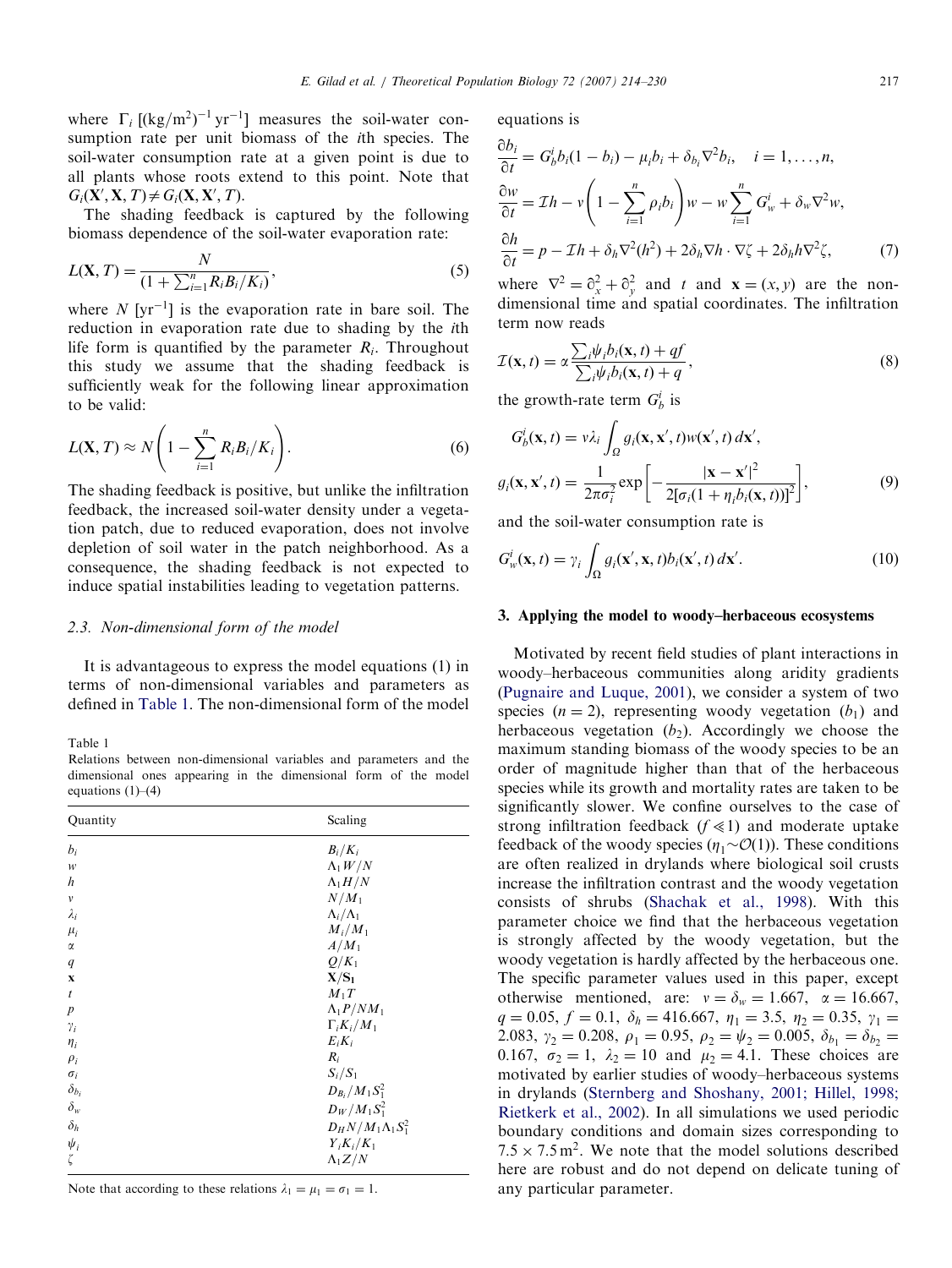<span id="page-4-0"></span>Eqs. (7) for  $n = 2$  have four stationary uniform solutions:

- $\bullet$  *B*: bare soil ( $b_1 = 0, b_2 = 0$ ).
- $V_1$ : uniform woody vegetation  $(b_1 \neq 0, b_2 = 0)$ .
- $V_2$ : uniform herbaceous vegetation  $(b_1 = 0, b_2 \neq 0)$ .
- M: uniform mixed woody–herbaceous vegetation  $(b_1\neq 0, b_2\neq 0).$

These are displayed in the bifurcation diagram shown in Fig. 2 with  $p$  as the control parameter. The bare-soil solution,  $\beta$ , is given by

$$
b_1 = 0, \quad b_2 = 0, \quad w = p/v, \quad h = p/\alpha f.
$$
 (11)

The linear stability of this solution is determined by the dynamics of small non-uniform perturbations of the form  $(\delta b_1, \delta b_2, \delta w, \delta h)^T = \mathbf{a} \exp[\theta(k)t + i\mathbf{k} \cdot \mathbf{x}] + \text{c.c., where } \theta(k)$ is the growth rate of a perturbation characterized by a wavenumber  $k = |\mathbf{k}|$ , **a** is a constant vector, and "c.c." stands for the complex conjugate. We refer the reader to the Appendix for the calculation of the growth rates (eigenvalues) of perturbations along different modes. The outcomes of this calculation are

$$
\theta_1(k) = p - 1 - \delta_{b_1} k^2,
$$
\n(12)

determining the growth rate of woody vegetation, and

$$
\theta_2(k) = \lambda_2 p - \mu_2 - \delta_{b_2} k^2,
$$
\n(13)

determining the growth rate of herbaceous vegetation (two additional eigenvalues are always negative and do not affect the stability of the bare-soil solution).



Fig. 2. Bifurcation diagram showing homogeneous and pattern solutions of the woody–herbaceous system. The solution branches  $B$ ,  $V_1$  and  $V_2$ represent, respectively, uniform bare soil, uniform woody vegetation and uniform herbaceous vegetation. The branch  $S$  represents the amplitudes of spots patterns. Solid lines represent stable solutions, and dashed and dotted lines represent solutions unstable to uniform and non-uniform perturbations, respectively. The thresholds  $p_{b_2} = \mu_2 / \lambda_2$  and  $p_{b_1} = 1$ correspond to 307.5 and 750 mm/yr, respectively. The points  $p_{SDN}$  and  $p_{\tau}$  denote, respectively, the saddle-node bifurcation and the finitewavenumber instability along the uniform woody-vegetation branch  $V_1$ .

Both  $\theta_1$  and  $\theta_2$  can become positive as p is increased from zero, implying instabilities of the bare-soil solution to vegetation growth. If  $\mu_2/\lambda_2 < 1$  (the case considered in this work) the bare-soil solution first loses stability to the growth of uniform herbaceous vegetation. The threshold of this instability,  $p = p_{b_2}$ , is determined by the equation  $\theta_2(0) = 0$  whose solution gives  $p_{b_2} = \mu_2/\lambda_2$ . Fig. 3a shows the growth-rate curves,  $\theta_2 = \theta_2(k)$ , below, at and above  $p_{b_2}$ . The curve at  $p_b$ , shows that the first wavenumber to grow is  $k = 0$  indicating an instability to *uniform* herbaceous vegetation  $(V_2)$ . If  $\mu_2/\lambda_2>1$ , the bare-soil solution first loses stability to the growth of uniform woody vegetation  $(V_1)$  and the instability threshold is  $p = p_{b_1} = 1$ .

The calculation of the other solutions and their linear stability analyses are described in the Appendix. The bifurcation diagram in Fig. 2 shows the three solution branches, bare soil ( $\mathcal{B}$ ), uniform woody vegetation ( $\mathcal{V}_1$ ) and uniform herbaceous vegetation  $(V_2)$ , and their stability properties. Also shown is a non-uniform solution branch  $(S)$  evaluated by numerically solving Eqs. (7). This solution branch describes a woody spot pattern at relatively low and high p values, and a mixed woody–herbaceous spot pattern at intermediate  $p$  values. Throughout this paper we confine ourselves to a parameter regime where stable spot patterns coexist with stable uniform herbaceous vegetation. Not shown in the diagram is the uniform mixed vegetation solution  $(M)$  which is always unstable in the parameter regime considered in this work.

The form of the  $V_1$  branch indicates that the bifurcation of the bare-soil solution to uniform woody vegetation is subcritical. The criterion for subcriticality and the associated saddle-node bifurcation at  $p = p_{SDN}$  are discussed in the Appendix. Subcritical bifurcations often imply bistability of states and hysteresis phenomena. In the present context, however, this is not the case (even when  $\mu_2/\lambda_2>1$ ) because the part of the  $V_1$  branch that is stable to uniform perturbations (dotted part) is unstable to non-uniform



Fig. 3. Growth rates of non-uniform perturbations (a) about the bare-soil solution B near the bifurcation point  $p = p<sub>b</sub>$ , and (b) about the uniform woody-vegetation solution  $V_1$  near the bifurcation point  $p = p_T$  (see Fig 2). The growth rates, as functions of the perturbations' wavenumbers  $k$ , are given by the largest eigenvalues of the corresponding Jacobian matrices (Eq. (A.29)). As p is increased past  $p = p_b$ , a zero mode ( $k = 0$ ) begins to grow, implying an instability of the bare-soil solution to uniform perturbations (a). As p is decreased past  $p = p<sub>T</sub>$  a finite-wavenumber mode  $(k = k_c)$  begins to grow, implying an instability of the uniform woody-vegetation solution to non-uniform perturbations (b).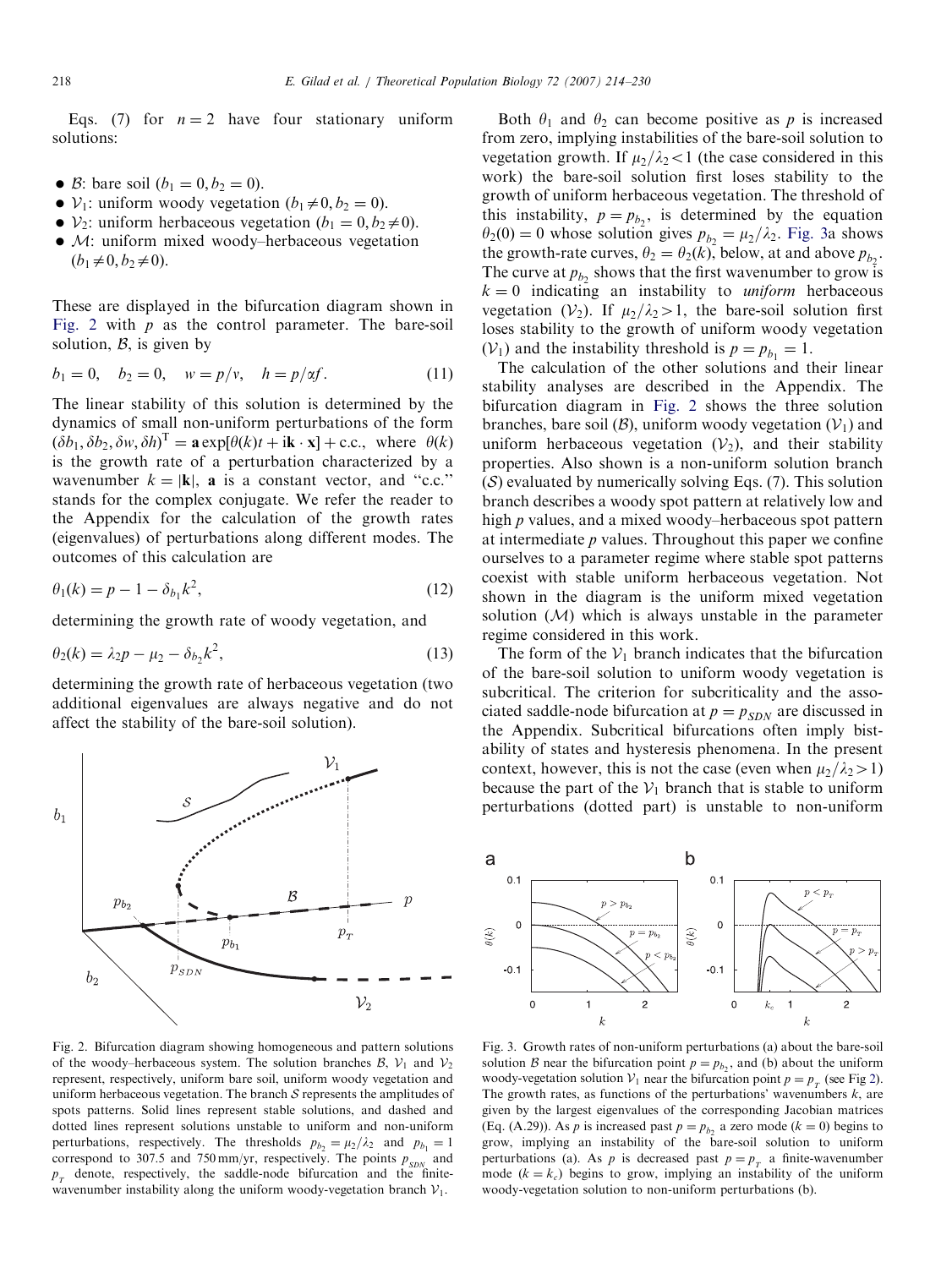<span id="page-5-0"></span>perturbations due to a Turing-like instability at  $p = p<sub>T</sub>$ . Growth-rate curves demonstrating this instability are shown in [Fig. 3](#page-4-0)b.

# 4. Plant interactions in stressed environments

We consider plant interactions at three different levels: single-patch, a few interacting patches, and landscape. At the single-patch level we study how interspecific interactions change along aridity gradients (Sections 4.1 and 4.2). At the level of a few interacting patches we study the impact of intraspecific woody competition on interspecific interactions (Section 4.3). Finally, at the landscape level we study how global pattern transitions feed back to the level of a single patch and affect interspecific interactions.

# 4.1. From competition to facilitation along aridity gradient

We first reproduce an interaction trend observed in field studies, whereby competitive interspecific plant-interactions change to facilitative as environmental stresses increase [\(Bertness and Callaway, 1994; Bertness and](#page-15-0) [Hacker, 1994; Greenlee and Callaway, 1996; Callaway](#page-15-0) [and Walker, 1997; Brooker and Callaghan, 1998; Pugnaire](#page-15-0) [and Luque, 2001; Callaway et al., 2002; Bertness and](#page-15-0) [Ewanchuk, 2002; Maestre et al., 2003\)](#page-15-0). We associate plant competition (facilitation) with cases where the soil-water density under a patch of woody vegetation is lower (higher) than the density in the surrounding bare soil. Fig. 4a shows results of simulating the model at decreasing precipitation values starting the simulations with initial states including no herbaceous  $(b_2)$  vegetation. The line B shows the soilwater content in bare soil while the line  $S$  shows the maximal water density under a  $b_1$  patch. The two lines intersect at  $p = p_f$  suggesting a crossover from competition at high precipitation  $(p>p_f)$ , where the soil-water density under a  $b_1$  patch is lower than in bare soil, to facilitation at low precipitation  $(p < p_f)$ , where the soil-water density under a patch exceeds that of bare soil.

Figs. 4b,c show examples of spatial profiles of  $b_1$  and w in the competition range (c) and in the facilitation range (b). Note that the line  $S$  terminates at some low precipitation value. Below that value the woody vegetation  $(b_1)$  no longer survives the dry conditions and a catastrophic shift ([Scheffer et al., 2001](#page-16-0)) to bare soil occurs.

The model offers the following explanation for this crossover. As the system becomes more arid, the  $b_1$  patch area becomes smaller and the water uptake decreases significantly. The infiltration rate at the reduced patch area, however, decreases only slightly because of its weak biomass dependence for  $b_1 \geq q$  (see [Fig. 1\)](#page-2-0). As a result a given area of a  $b_1$  patch in a more arid environment traps nearly the same amount of surface water, but a significantly smaller amount of soil water is consumed in that unit area due to fewer  $b_1$  individuals in the surrounding region, as demonstrated in [Fig. 5.](#page-6-0) The outcome is an increased soilwater density at the  $b_1$  patch area which the  $b_2$  species can

Fig. 4. Model solutions showing a transition from competition to facilitation as precipitation decreases. The lines  $\beta$  and  $\beta$  in panel (a) show, respectively, the soil-water density in bare soil and under a  $b_1$ patch (in the absence of  $b_2$ ) as functions of precipitation. Above (below)  $p = p_f$  the water content under the  $b_1$  patch is lower (higher) than in bare soil, implying competition (facilitation). Panels b–e show spatial profiles of  $b_1$ ,  $b_2$  and w in the competition range  $p>p_f$  (c,e) where an herbaceous species  $b_2$  is excluded by the woody species  $b_1$ , and in the facilitation range  $p < p_f$  (b,d) where  $b_2$  grows under the  $b_1$  canopy. Precipitation values are:  $p = 0.25$  (187.5 mm/yr) for b,d,  $p = 0.6$  (450 mm/yr) for c,e, and  $p_f = 0.5$ (378 mm/yr).

benefit from. Two factors prevent from the  $b_1$  species to exhaust the soil water for its own growth; its maximum standing biomass  $(K_1$  in the dimensional model) which limits the local growth, and the depletion of soil water in the immediate vicinity of the  $b_1$  patch which prevents its expansion. We assume here that  $K_1$  represents factors that limit the woody-species growth but do not limit the herbaceous-species growth. A possible example of such a factor is a developmental strategy of dryland woody species to limit resource exploitation and growth during wet seasons in order to survive the dry seasons that follow.

Simulations of the model equations with small randomly distributed initial  $b_2$  biomass, indeed show a transition from competition at  $p>p_f$ , where the  $b_1$  species excludes the  $b_2$  species from its patches and their immediate neighborhoods (Fig. 4e), to facilitation at  $p < p_f$ , where the  $b_2$  species cannot survive the aridity stress and can only grow in patches of the  $b_1$  species (Fig. 4d). In this range the woody vegetation acts as an ecosystem engineer ([Jones](#page-16-0) [et al., 1994, 1997;](#page-16-0) [Gurney and Lawton, 1996\)](#page-15-0); it modifies the physical environment by redistributing the water resource, thereby creating habitats for herbaceous species.

 $\Omega$  $0.2$  $0.4$  $0.6$  $p_f$ precipitation  $p < p_f$  $p > p_f$  $\bar{b}_1$ b  $b_1$  $\mathbf C$  $\overline{u}$  $\overline{u}$  $\mathbf 0$  $\mathsf{d}$  $\boldsymbol{b}_1$  $\ddot{e}$  $b_1$  $b<sub>2</sub>$  $b<sub>2</sub>$  $\Omega$ 

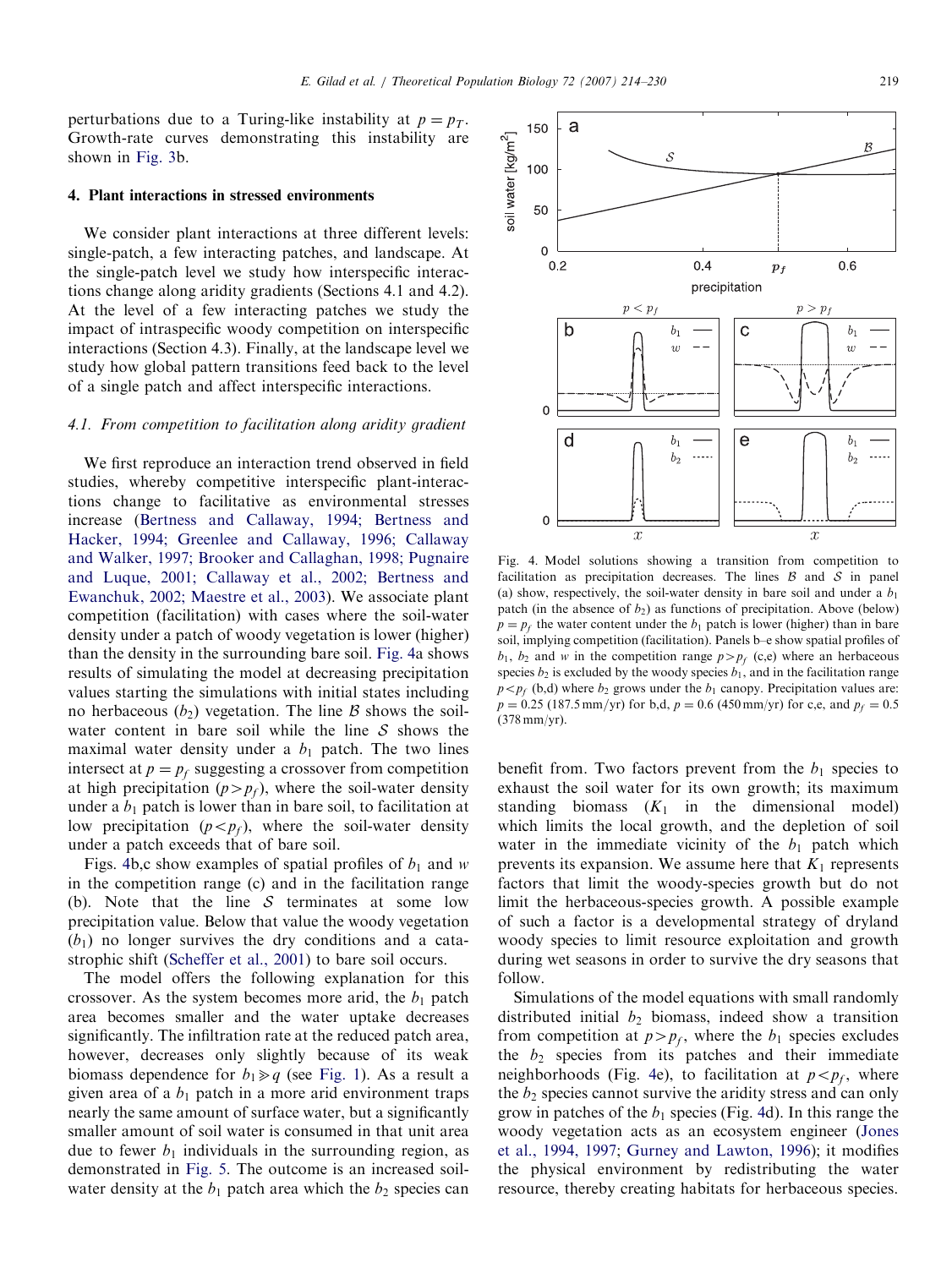<span id="page-6-0"></span>

Fig. 5. Water balance under a woody patch along an aridity gradient, calculated using the model equations. Shown are the water uptake rate  $G_w$ (solid line) and the water infiltration rate  $I$  (dotted line) per constant area size (hatched circles in upper panels) in a  $b_1$  patch as precipitation changes. As the system becomes more arid, the  $b_1$  patch area becomes smaller (see upper panels) and the water uptake from the same area size decreases significantly. The infiltration rate, however, decreases only slightly. Consequently, the soil-water density per unit area of a woody patch increases as the system becomes more arid. The values of  $G_w$  and  $\mathcal I$  are normalized with respect to their maximal value and correspond to the model solutions denoted by the  $S$  curve in [Fig. 4.](#page-5-0) The asymptotic patches shown in the upper panels (from left to right) were calculated at precipitation values 0.25 (187.5 mm/yr), 0.45 (337.5 mm/yr) and 0.65 (487.5 mm/yr).

# 4.2. Back to competition

The transition from competition to facilitation as precipitation decreases (Fig. [4\)](#page-5-0) was obtained assuming that the parameter  $\eta_1$ , measuring the capacity of the woody vegetation to extend its roots as it grows, is independent of the precipitation p. Most dryland plants, however, have developed the capability to further extend their root systems in response to aridity stresses [\(Bloom et al.,](#page-15-0) [1985\)](#page-15-0). Fig. 6a shows a schematic dependence of  $\eta_1$  on p that accounts for such a capability. The increased value of  $\eta_1$  at low p improves the resilience of  $b_1$  plants to aridity stresses as they are now capable of uptaking more soil water from their surroundings. The improved resilience is accompanied, however, by a decrease in the soil-water density under a  $b_1$  patch (dashed part of the line  $S$  in Fig. 6b), and when the increase in  $\eta_1$  at low p is steep enough, another crossing point,  $p_c$ , of the B and S lines may appear. Thus, depending on the particular  $\eta_1(p)$  dependence, some woody species may show a transition back to competition as the aridity stress further increases.

The specific form of the  $S$  line may depend on other species traits as well. A species with a higher growth rate, for example, is characterized by an  $S'$  line that is shifted to



Fig. 6. Transition back to competition at extreme aridity, obtained by introducing a functional dependence of the root extension parameter  $\eta_1$  on the precipitation rate p (panel a). The increase in  $\eta_1$  at low p (dashed line) improves the resilience of  $b_1$  plants to aridity stresses, but decreases the soil-water content under their patches (dashed part of the  $S$  line in panel b). Transition back to competition occurs below the second crossing point of the B and S lines,  $p_c < p_f$  ( $p_c$  corresponds to 140 mm/yr). The S' line shows the soil-water content under the patches of another  $b_1$  species for which the upper crossing point,  $p'_f$  (competition to facilitation), is close to the lower crossing point,  $p_c$  (facilitation to competition), of the first species. Under such circumstances both directions of plant-interaction change, competition to facilitation and facilitation to competition, can be realized along the same rainfall gradient.

lower precipitation values. Such a species may have a crossing point  $p'_{f}$  (competition to facilitation) close to the crossing point  $p_c$  (facilitation to competition) of another species, as shown in Fig. 6b. In such cases both directions of plant-interaction change, competition to facilitation and facilitation to competition, can be realized along the same environmental gradient, as field observations suggest [\(Maestre et al., 2005](#page-16-0)).

# 4.3. Interspecific facilitation induced by intraspecific competition

So far we considered interspecific interactions at the level of a single patch. At the level of a few interacting patches, competition over the soil-water resource among the woody patches can exert water stress on each patch. The effect of this ''biotic'' water stress is similar to the effect discussed in the previous subsections of an abiotic aridity stress on a single, isolated patch. [Fig. 7](#page-7-0) shows the response of an herbaceous species  $b_2$  to sparse (a) and dense (b) woody patches  $b_1$ . When the patches are sufficiently sparse and effectively isolated, the  $b_1$  species competes with the  $b_2$ species and excludes it (Fig. [7a](#page-7-0)). However, when the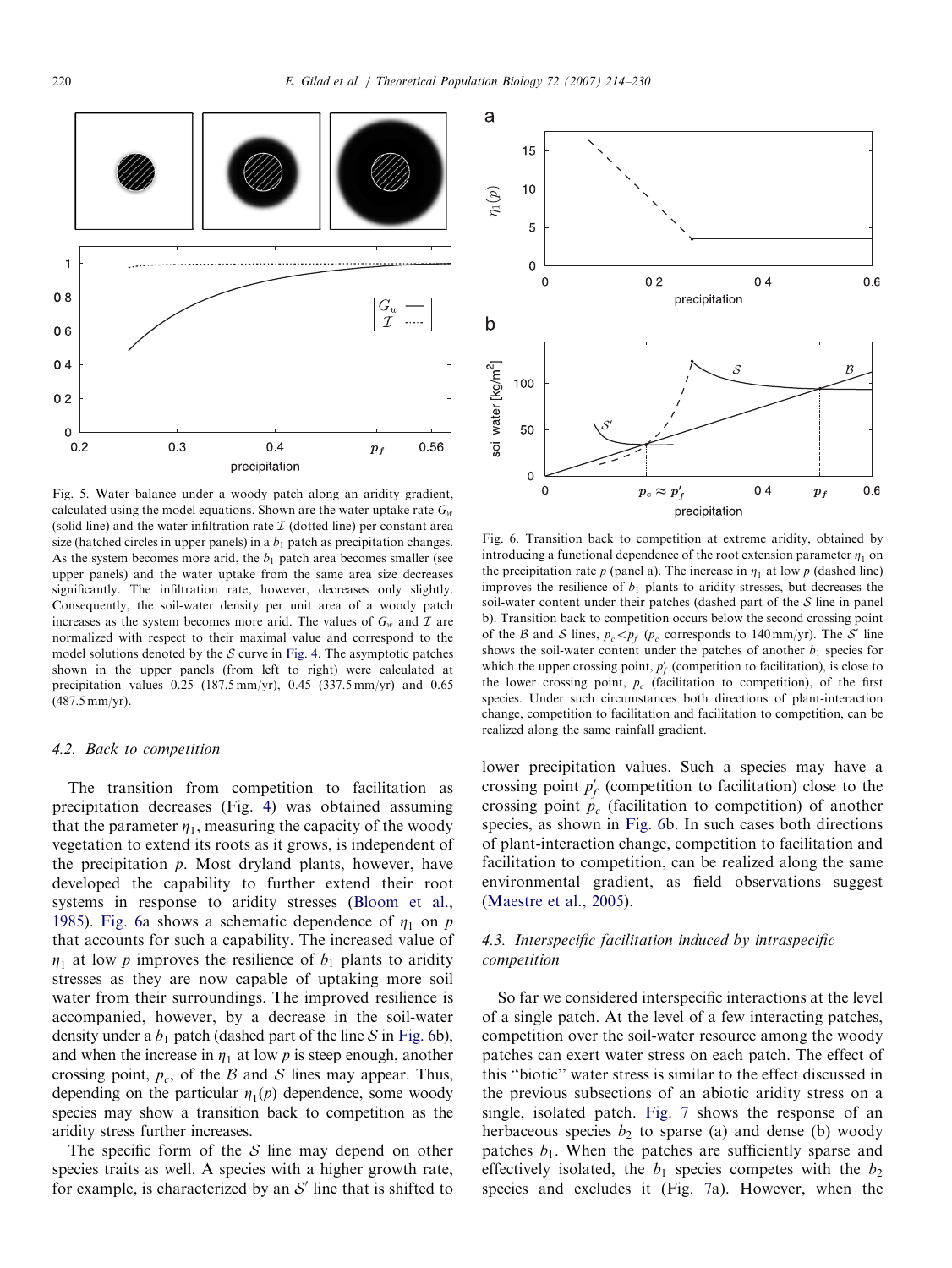<span id="page-7-0"></span>patches are dense enough, coexistence of the two species within the patches becomes possible (Fig. 7b). The competition for water reduces the  $b_1$  patch size and consequently the soil-water consumption (see [Fig. 5\)](#page-6-0). As a result, more soil water is left for the  $b_2$  species allowing its coexistence with the  $b_1$  species.

The facilitation of the herbaceous species in the case of dense woody patches can be a transient phenomenon ([Callaway and Walker, 1997\)](#page-15-0) if the initial dense group of woody patches is isolated, as shown in Fig. 8. The woody



Fig. 7. Model solutions showing a transition from competition to facilitation as a result of a biotic stress. Shown are the spatial distributions of the two biomass densities,  $b_1$  and  $b_2$ , for sparsely scattered  $b_1$  patches (a) and for a closely packed hexagonal pattern of  $b_1$  patches (b). The biotic stress results from intraspecific competition among  $b_1$  patches over the water resource. The smaller  $b_1$  patch size in case (b) reflects a stronger stress. For the chosen environment and species traits, the  $b_2$  species is excluded from  $b_1$  patches and their close neighborhoods when the patches are sparsely scattered, but coexists with  $b_1$  (within its patches) when the patches are closely packed. The biotic stress, associated with intraspecific  $b_1$ -patch competition, leads to interspecific facilitation. The parameters used are given in the text except for:  $v = \delta_w = 3.333$ ,  $\alpha = 33.333$ ,  $\delta_h = 333.333$ ,  $\gamma_1 = 8.333$ ,  $\gamma_2 = 0.833$ ,  $\delta_{b_1} = \delta_{b_2} = 0.033$ ,  $\mu_2 = 4.3$  and  $p =$ 0:55 (82.5 mm/yr).

patches at the group boundary tend to grow toward the surrounding open space. As the  $b_1$  patches grow in size they consume more water and exclude the  $b_2$  species. Along with this process the distances between nearby patches increase; the newly added woody individuals increase the competition over the water resource and lead to the dieback of woody individuals at any patch side that faces other patches. Thus species coexistence within the patches gradually turns into species exclusion, or facilitation turns into competition. This transient dynamics can be very slow, hundreds of years in the model simulations.

## 4.4. Spatial patterning effects

At the landscape level, symmetry breaking vegetation patterns can appear [\(Gilad et al., 2004; Rietkerk et al.,](#page-15-0) [2004](#page-15-0)). At this scale environmental stresses or consumer pressures may affect interspecific interactions by shifting the system from one pattern state to another. [Fig. 9](#page-8-0) (top row) shows a global transition from vegetation bands to vegetation spots of the woody species on a slope as a result of a local clear-cut along one of the bands. The mechanism of this transition is as follows ([Gilad et al., 2004, 2007\)](#page-15-0). The clear-cut allows for more runoff to accumulate at the band segment just below it. As a result this segment grows faster, draws more water from its surrounding and induces vegetation decay at the nearby band segments. The decay of the vegetation in the nearby segments allow for more runoff to accumulate at the next band downhill. The whole process continues repeatedly until the whole pattern transforms into a spot pattern. As shown in [Gilad et al.](#page-15-0) [\(2007\)](#page-15-0), the transition to spots is accompanied by higher soil-water densities under vegetation patches for each spot experiences a bare area uphill twice as large as the bare area between successive bands, and therefore absorbs more runoff.

Simulations of the model equations (7) indeed show that herbaceous species  $(b_2)$  that are excluded by the woody species  $(b_1)$  in the banded pattern can coexist with the woody species in the spotted pattern (Fig. [9,](#page-8-0) bottom row).



Fig. 8. Interspecific facilitation induced by intraspecific competition as a *transient* phenomenon. Shown are snapshots of the evolution in time of an isolated group of  $b_1$  patches. Due to intraspecific competition among  $b_1$  patches within the group they tend to grow toward the surrounding open space, thus increasing the distances between them and reducing the stress they exert on one another by water uptake. As a consequence, the  $b_1$  patches grow in size, consume more water and exclude the  $b_2$  species. Parameters used are as in Fig. 7 and t is in years.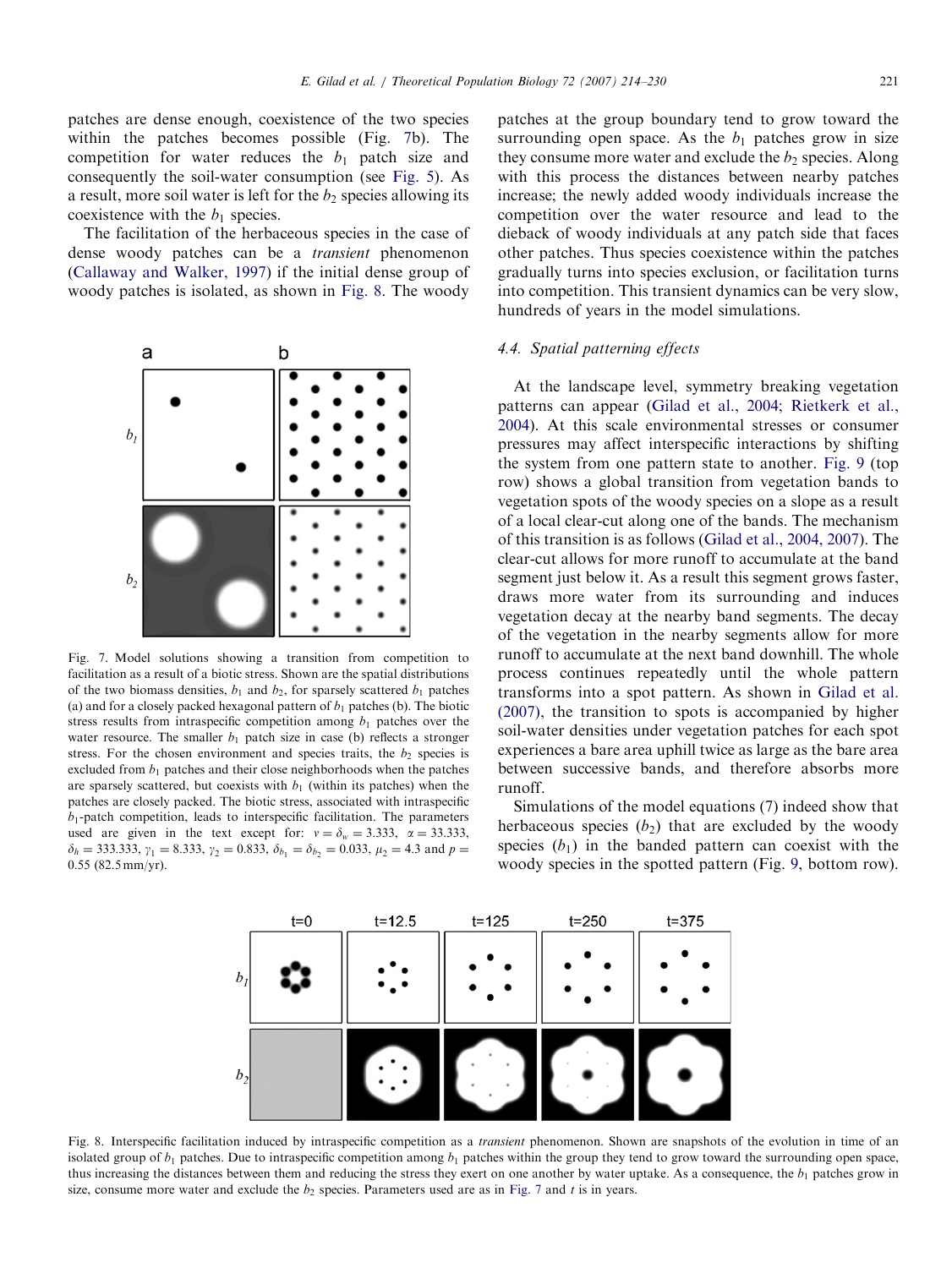<span id="page-8-0"></span>

Fig. 9. Facilitation induced by a pattern shift at the landscape level. Shown is a sequence of snapshots at different times ( $t$  is in years) describing a transition from vegetation bands to vegetation spots on a slope induced by a local clear-cut along one of the bands ( $b_2$  is randomly distributed at  $t = 0$ ). In the banded pattern the  $b_1$  species excludes the  $b_2$  species, but in the spotted pattern they coexist due to enhanced runoff concentration. The slope angle is 15°, the precipitation is  $p = 1.6$  (240 mm/yr) and all other parameters are as in [Fig. 7](#page-7-0) except for  $\gamma_1 = 16.667$ ,  $\gamma_2 = 1.667$ , and  $\mu_2 = 4.8$ .

The transition from banded to spotted vegetation involves, in effect, a facilitation front propagating downhill; as bands gradually break into spots patches with higher soil-water density are formed, facilitating the growth of herbaceous species. This is an example of a cross-scale effect where pattern transitions at the landscape scale change interspecific interactions at the single-patch scale. The fact that the transition from bands to spots takes place at constant environmental conditions (including precipitation), indicates it is a pure spatial patterning effect rather than a single-patch facilitation induced by an aridity stress as discussed earlier.

# 5. Mechanisms of species-diversity change in stressed environments

Transitions from competition to facilitation as described in Section 4.1 are likely to involve changes in species composition. The results shown in Figs. [4](#page-5-0)d,e apply to herbaceous species whose growth is solely limited by water availability. Consider two additional factors that can limit the growth of herbaceous species; grazing and shading. A species sensitive to grazing can be modeled by assigning it a relatively high biomass-loss rate except in woody patches, where it is protected by the woody canopies. For simplicity we choose a linear relationship,  $\mu_2 = \mu_{20} - \mu_{21}b_1$ . Similarly, a species sensitive to shading (i.e. in need for abundant sunlight) can be modeled by assigning it a relatively high growth rate except in woody patches,  $\lambda_2 = \lambda_{20} - \lambda_{21}b_1$ .

We repeated the model simulation shown in Figs. [4](#page-5-0)d,e, once with a shading-sensitive herbaceous species whose biomass density is denoted by  $b_{2S}$ , and once with a grazingsensitive species whose biomass density is denoted by  $b_{2G}$ . We use the following parameter values:  $\mu_{20} = 5.5$ ,  $\mu_{21} =$ 2.25 and  $\lambda_{20} = \lambda_{21} = 10$ . The results are shown in [Fig. 10](#page-9-0). The  $b_2$  species, whose growth is solely limited by water, is excluded by the woody species  $b_1$  for  $p>p_f$  but grows under its canopy for  $p < p_f$  ([Figs. 10a](#page-9-0),b). The  $b_{2S}$  species, that grow in the competition range  $(p>p_f)$  away from the woody patches, cannot survive the shading under the woody canopies in the facilitation range  $(p < p_f)$ , and disappears as a result of the transition from competition to facilitation ([Figs. 10c](#page-9-0),d). By contrast, the  $b_{2G}$  species, that cannot survive the open areas in the competition range, appears and grows under the canopies of the woody patches in the facilitation range ([Figs. 10](#page-9-0)e,f).

Interspecific facilitation of herbaceous species may also result from intraspecific competition between woody patches at fixed environmental conditions (see Section 4.3). When the patches are far from one another, the woody species competes with the herbaceous species and excludes them. In this case, the  $b_{2G}$  species goes extinct, for it cannot survive the grazing stress in the open areas where it is not excluded by the woody species. The  $b_{2S}$ species, on the other hand, can grow in the unshaded open areas where the soil-water density is high, as [Fig. 11a](#page-9-0) demonstrates ( $b_{2S}$  marked in yellow). When the patches are close enough, the intraspecific competition of the woody species for water reduces the sizes of its patches and consequently the soil-water consumption, giving rise to facilitation of herbaceous species in these patches. In this case, however, only the  $b_{2G}$  species can survive as [Fig. 11](#page-9-0)b shows ( $b_{2G}$  marked in purple). The  $b_{2S}$  species goes extinct for it cannot survive the shading under the mesic woody canopies nor the dry unshaded open areas. Herbaceous species insensitive to grazing and shading  $(b_2)$  are likely to appear both in sparse and dense  $b_1$  patch patterns (see [Fig. 7](#page-7-0)).

Irregular patterns, involving regions of sparse and dense patches, can accommodate both types of species  $(b_{2S}$  and  $b_{2G}$ ) as [Fig. 11](#page-9-0)c shows, thus increasing the diversity of herbaceous species. This finding is consistent with the niche approach to biodiversity theory ([Silvertown, 2004](#page-16-0)) where diversity is often linked to system heterogeneity. Irregular patch patterns exist in bistability ranges of uniform herbaceous vegetation and mixed spot patterns, and can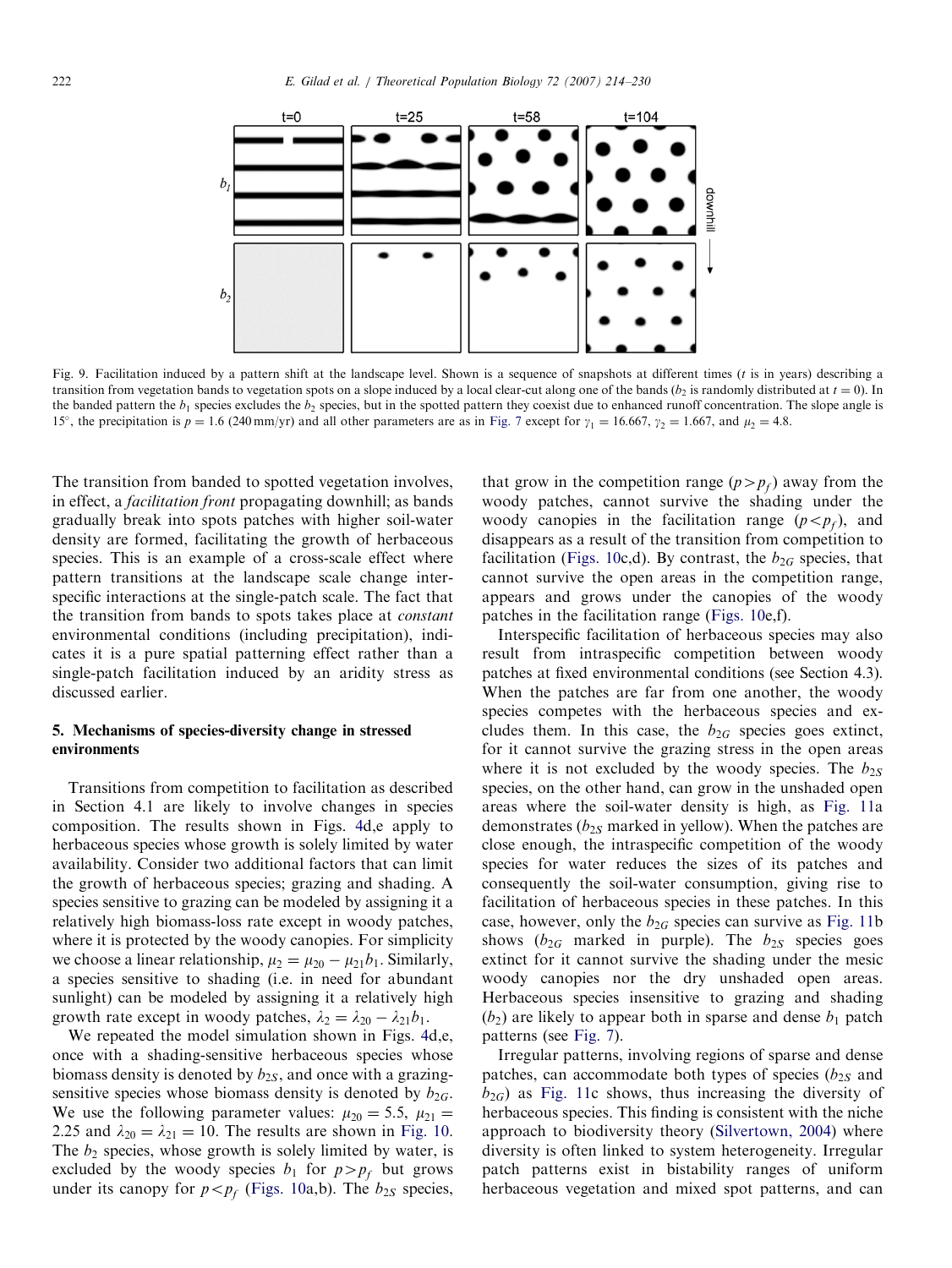<span id="page-9-0"></span>

Fig. 10. Herbaceous-species composition changes induced by a precipitation drop from the competition range,  $p>p_f$ , to the facilitation range,  $p < p_f$ . Panels a,c,e (b,d,f) show spatial profiles of the woody  $(b_1)$  and the herbaceous ( $b_2$ ) species below (above)  $p_f$ . An herbaceous species whose growth is solely limited by water, is excluded by the woody species for  $p>p_f$  but grows under its canopy for  $p < p_f$  (a,b). An herbaceous species  $b_{2S}$ , whose growth is also limited by shading, survives away from a woody patch for  $p>p_f$ , but disappears for  $p < p_f$  (c,d). A species  $b_{2G}$ , whose growth is limited by grazing, cannot survive the woody competition and the grazing stress for  $p>p_f$ , but can grow under woody canopies for  $p < p_f$ (f,g). Precipitation values are:  $p = 0.25$  (187.5 mm/yr) for a,c,e,  $p = 0.6$ (450 mm/yr) for b,d,f, and  $p_f = 0.5$  (378 mm/yr).

be maintained in the field by appropriate clear-cutting and grazing management.

Variations in herbaceous-species composition can also result from transients involving changes in woody-patch density. The woody-patch ''repulsion'' shown in [Fig. 8](#page-7-0) implies, for example, the disappearance of a grazingsensitive species  $(b_{2G})$  on a time scale of hundreds of years.

# 6. Discussion

We presented here a mathematical model for the dynamics of a plant community involving *n*-interacting populations in water-limited systems. Two ingredients of the model are particularly significant for understanding plant interactions and their implications for species diversity: the infiltration feedback and the uptake feedback. Each feedback, independently of the other, induces intraspecific interactions that lead to similar spatial patterns at the landscape level. The two feedbacks differ, however, in the interspecific interactions they induce. The infiltration feedback induces positive interactions (facilitation) by trapping surface water in vegetation patches, thereby increasing the soil-water resource in these patches, and creating habitats for other vegetation species. The uptake feedback induces negative interactions (competition) by exploiting the soil-water resource and depleting its content in and around vegetation patches. Thus, dominance of the uptake feedback leads to competition and exclusion, whereas dominance of the infiltration feedback results in facilitation and coexistence.



Fig. 11. Effects of woody-patch density on herbaceous-species composition. The green, yellow and purple shades represent, respectively, the spatial biomass distributions of the woody species,  $b_1$ , the shading-sensitive herbaceous species,  $b_{2S}$ , and the grazing-sensitive herbaceous species,  $b_{2G}$ . When the woody patches are sparse (a) the woody species competes and excludes the herbaceous species. In the open space away from the woody patches the grazing-sensitive species cannot cope with the high grazing stress and the shading-sensitive species prevails. When the  $b_1$  patches are dense (b) the woody species facilitates the growth of the herbaceous species under its canopies. In this case the shading-sensitive species cannot survive and the grazing-sensitive species prevails. When the pattern involves regions of sparse and dense patches (c), the two herbaceous species coexist, each in its own niche. The precipitation is  $p = 0.55$  (82.5 mm/yr) and all other parameters are as [Fig. 7.](#page-7-0)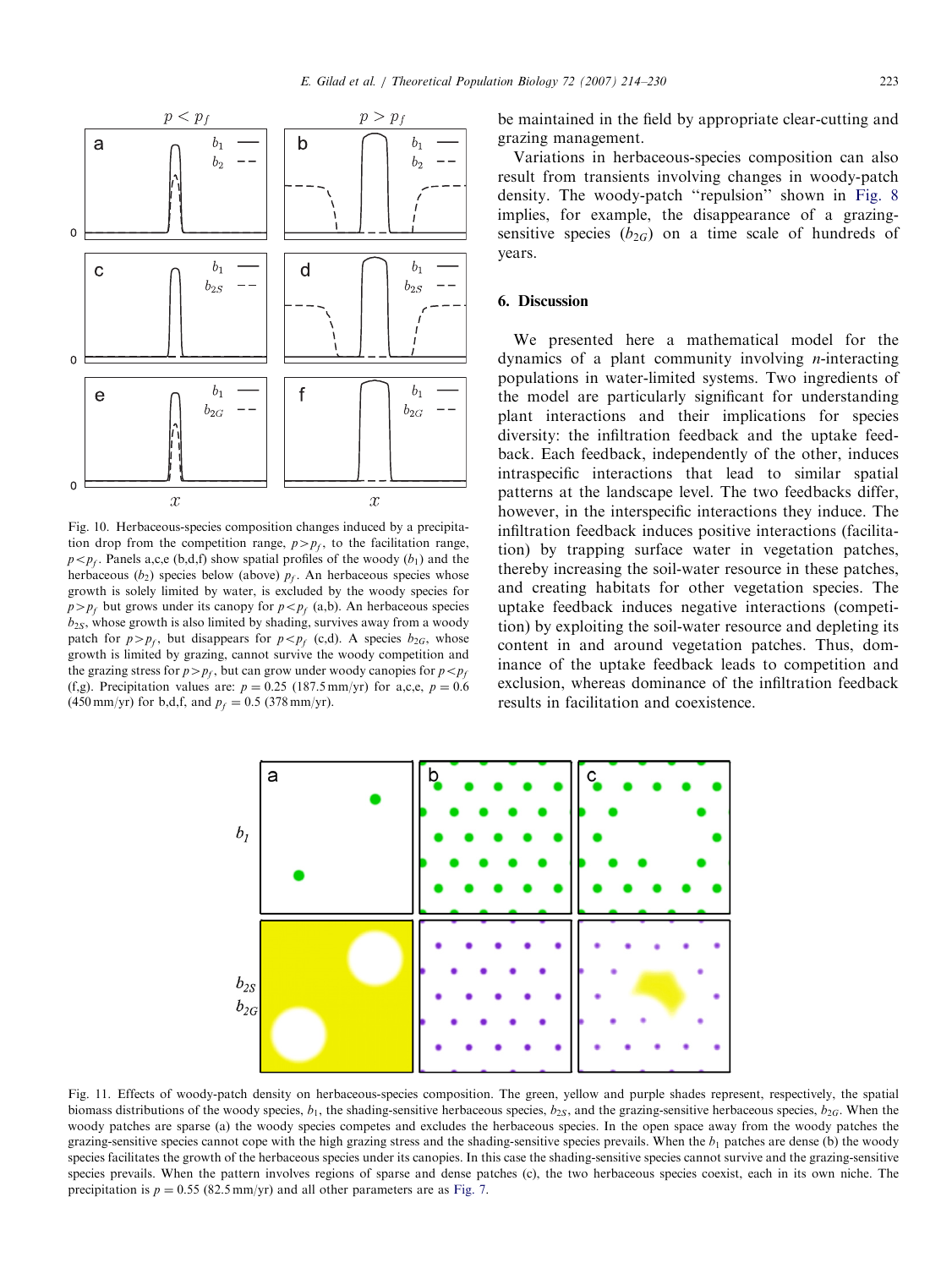The explicit modeling of the infiltration and uptake feedbacks represents a ''first-principle'' approach whereby community and landscape properties, such as spatial structures, plant interactions and species composition, emerge as solutions of the model equations rather than being preset in formulating the model. For example, positive or negative interspecific interactions are not predetermined by the signs of coupling terms in the model equations, as is the case with the Lotka–Volterra model and with some other models [\(Sandvik et al., 2002\)](#page-16-0), but rather follow from the relative strength of the water– biomass feedbacks that, in turn, is affected by a variety of basic, measurable parameters describing species traits and environmental conditions.

Our study of plant interactions in a mixed woody–herbaceous ecosystem suggests new mechanisms of plantinteraction change in water stressed environments. The mechanisms involve changes in the balance between the infiltration feedback and the uptake feedback (Fig. [5\)](#page-6-0). These changes may result in increased interspecific competition or facilitation, or in complete transitions from competition to facilitation and vice versa. Transitions from competition to facilitation can be induced by aridity stresses (Fig. [4](#page-5-0)), or by intraspecific patch competition over the water resource (Fig. [7\)](#page-7-0). Both factors act to weaken the water uptake (by reducing the woody-patch size) while leaving the infiltration rate almost unaffected, thereby tilting the balance towards facilitation. Transitions back to competition as the aridity stress further increases can result from the capability of a plant species to further extend its root system in response to an aridity stress (Fig. [6\)](#page-6-0). We also demonstrate how both directions of plant-interaction change, competition to facilitation and facilitation to competition, can be realized along the same environmental gradient. These results shed new light on field observations [\(Pugnaire and Luque, 2001; Maestre et al., 2005\)](#page-16-0) that are apparently in conflict, and provide possible resolution to the conflict.

The two biomass–water feedbacks are processes that act at the level of a single patch but affect pattern formation at the landscape level by inducing spatial instabilities ([Cross](#page-15-0) [and Hohenberg, 1993](#page-15-0)). Conversely, processes at the landscape level, such as transitions from one pattern state to another, can feed back to the level of a single patch by changing the local soil-water distribution, thereby affecting interspecific interactions. An example of such a cross-scale process ([Levin, 1992, 2000\)](#page-16-0) is shown in [Fig. 9,](#page-8-0) where a pattern shift from banded to spotted vegetation on a slope results in the facilitation of herbaceous-species growth in woody patches.

These mechanisms of plant-interaction change bear on species composition as discussed in Section 5 and as [Figs. 9–11](#page-8-0) demonstrate. Noteworthy is the result that irregular vegetation patterns, involving regions of sparse and dense patches, can support higher species diversity than regular patterns.

#### Acknowledgments

We thank A. Novoplansky, J. von Hardenberg, A. Provenzale, E. Shefer, A. Kletter and Y. Seligmann for helpful discussions. This study has been supported by the James S. McDonnell Foundation and by the Center for Complexity Science.

# Appendix A. Linear stability analysis of stationary homogeneous solutions

# A.1. Analysis of the general n-species model

We present here a linear stability analysis of homogeneous stationary solutions of the model equations (7)–(10) for the case of plane topography. Denoting the homogeneous stationary solutions by  $U_0 = (b_{10}, \ldots, b_{n0}, w_0, h_0)^T$ , the perturbed solutions are written as

$$
\mathbf{U}(\mathbf{x},t) = \mathbf{U}_0 + \delta \mathbf{U}(\mathbf{x},t),
$$
  
\n
$$
\delta \mathbf{U}(\mathbf{x},t) = \mathbf{a}(t)e^{ik \cdot \mathbf{x}} + \text{c.c.},
$$
\n(A.1)

where

$$
\mathbf{U} = (b_1, \dots, b_n, w, h)^{\mathrm{T}},
$$
  
\n
$$
\delta \mathbf{U} = (\delta b_1, \dots, \delta b_n, \delta w, \delta h)^{\mathrm{T}},
$$
  
\n
$$
\mathbf{a}(t) = [a_{b_1}(t), \dots, a_{b_n}(t), a_w(t), a_h(t)]^{\mathrm{T}}
$$

and ''c.c.'' stands for the complex conjugate.

 $T,$  (A.2)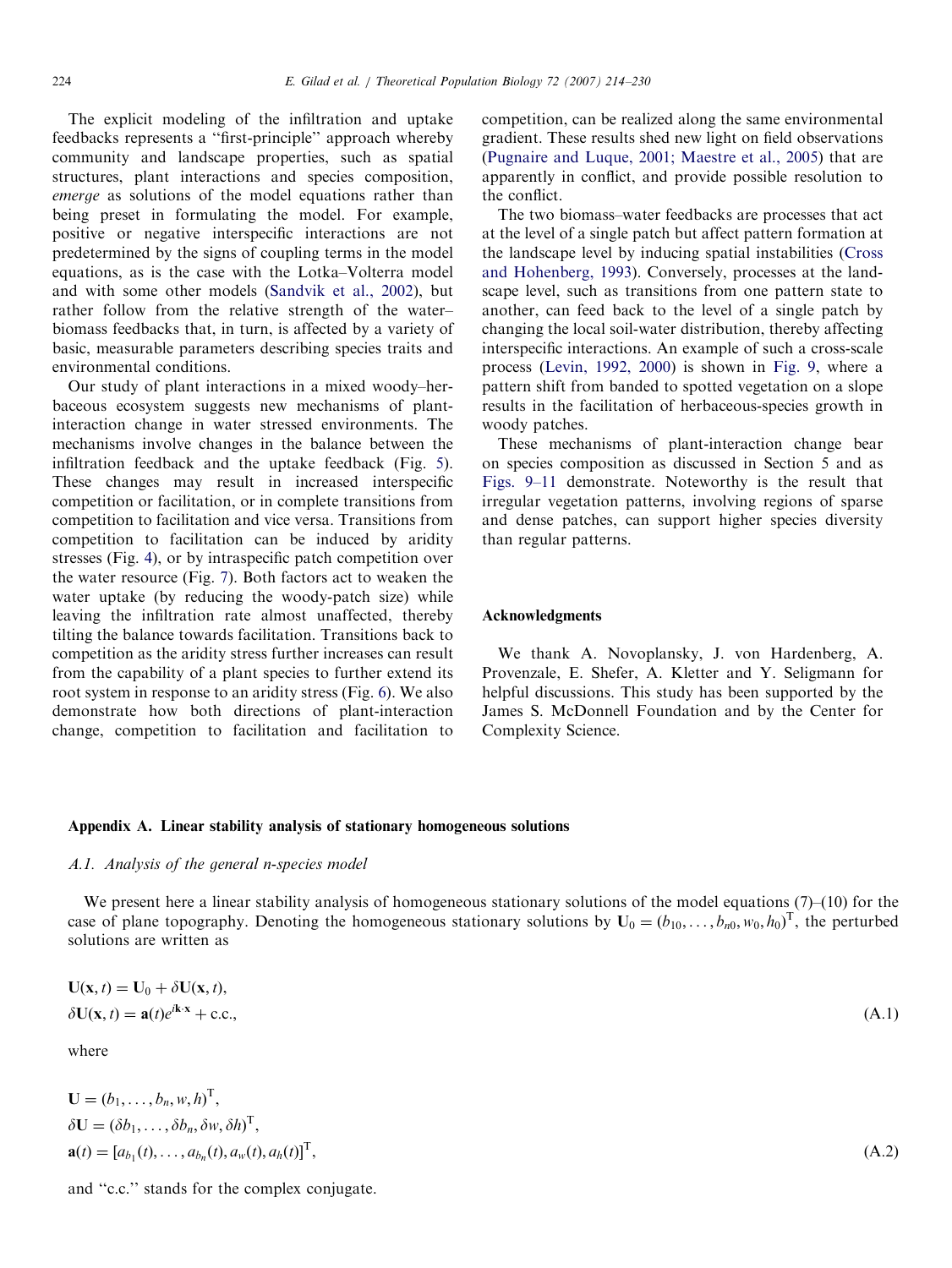Substitution of the perturbed solution  $(A.1)$  into the model equations  $(7)$ – $(10)$  gives

$$
(\delta b_i)_t = G_b^i|_{U_0 + \delta U}(b_{i0} + \delta b_i)[1 - (b_{i0} + \delta b_i)] - \mu_i(b_{i0} + \delta b_i) + \delta_{b_i} \nabla^2 (b_{i0} + \delta b_i),
$$
  
\n
$$
(\delta w)_t = \mathcal{I}|_{U_0 + \delta U}(h_0 + \delta h) - v \left[1 - \sum_{i=1}^n \rho_i (b_{i0} + \delta b_i)\right](w_0 + \delta w) - (w_0 + \delta w)
$$
  
\n
$$
\times \sum_{i=1}^n G_w^i|_{U_0 + \delta U} + \delta_w \nabla^2 (w_0 + \delta w),
$$

$$
(\delta h)_t = p - \mathcal{I}|_{U_0 + \delta U}(h_0 + \delta h) + \delta_h \nabla^2 [(h_0 + \delta h)^2],
$$
\n(A.3)

\nwhere  $i = 1, \ldots, n$ . Expanding the inflation term (8) up to first order in  $\delta h$ , we obtain

where  $i = 1, \ldots, n$ . Expanding the infiltration term (8) up to first order in  $\delta b_i$  we obtain

$$
\mathcal{I}|_{\mathbf{U}_0 + \delta \mathbf{U}} = \mathcal{I}_0 + \sum_{i=1}^n \frac{\partial \mathcal{I}}{\partial b_i}\Big|_{b_i = b_{i0}} \delta b_i = \alpha \frac{\sum_i \psi_i b_{i0} + qf}{\sum_i \psi_i b_{i0} + q} + \alpha \sum_{i=1}^n \frac{\psi_i q (1 - f)}{(\sum_k \psi_k b_{k0} + q)^2} \delta b_i + \mathcal{O}(\delta b_i^2).
$$
\n(A.4)

To evaluate the terms  $G_b^i|_{U_0+\delta U}$  and  $G_w^i|_{U_0+\delta U}$  we first expand the kernels,  $g_i(\mathbf{x}, \mathbf{x}')$  and  $g_i(\mathbf{x}', \mathbf{x})$  up to first order in  $\delta b_i$ :

$$
g_i(\mathbf{x}, \mathbf{x}') = g_i^0(\mathbf{x}, \mathbf{x}') + g_i^1(\mathbf{x}, \mathbf{x}') \delta b_i(\mathbf{x}) + \mathcal{O}(\delta b_i^2),
$$
  
\n
$$
g_i(\mathbf{x}', \mathbf{x}) = g_i^0(\mathbf{x}', \mathbf{x}) + g_i^1(\mathbf{x}', \mathbf{x}) \delta b_i(\mathbf{x}') + \mathcal{O}(\delta b_i^2),
$$
  
\nwhere\n
$$
(A.5)
$$

$$
g_i^0(\mathbf{x}, \mathbf{x}') = g_i^0(\mathbf{x}', \mathbf{x}) = g_i(\mathbf{x}, \mathbf{x}')|_{b_i = b_{i0}} = \frac{1}{2\pi\sigma_i^2} e^{-|\mathbf{x} - \mathbf{x}'|^2 / 2\xi_i^2},
$$
  

$$
g_i^1(\mathbf{x}, \mathbf{x}') = g_i^1(\mathbf{x}', \mathbf{x}) = \frac{\partial}{\partial} [\mathbf{g}(\mathbf{x}, \mathbf{x}')] = \frac{\eta_i}{\sqrt{2\pi\sigma_i^2}} \frac{\mathbf{x} - \mathbf{x}'^2 / 2\xi_i^2}{\mathbf{x} - \mathbf{x}'^2 / 2\xi_i^2}
$$

 $g_i^1(\mathbf{x}, \mathbf{x}') = g_i^1(\mathbf{x}', \mathbf{x}) = \frac{\partial}{\partial b_i} [g_i(\mathbf{x}, \mathbf{x}')] \Big|_{b_i = b_{i0}}$  $=\frac{\eta_i}{\eta}$  $2\pi\sigma_i\xi_i^3$  $|\mathbf{x}-\mathbf{x}'|^2 e^{-|\mathbf{x}-\mathbf{x}'|}$  $1^2/2\xi_i^2$  $\tilde{i}$ . (A.6) Here,  $\xi_i \equiv \sigma_i (1 + \eta_i b_{i0})$  and  $|\mathbf{x} - \mathbf{x}'|^2 = (x - x')^2 + (y - y')^2$ .

Substitution of these forms and the perturbed solution in Eqs. (9) and (10), gives

$$
G_b^i|_{\mathbf{U}_0 + \delta \mathbf{U}} = v\lambda_i \int g_i(\mathbf{x}, \mathbf{x}')w(\mathbf{x}') d\mathbf{x}' \approx v\lambda_i \int [g_i^0(\mathbf{x}, \mathbf{x}') + g_i^1(\mathbf{x}, \mathbf{x}') \delta b_i(\mathbf{x})][w_0 + \delta w(\mathbf{x}')] d\mathbf{x}'
$$
  
\n
$$
= v\lambda_i w_0 \int g_i^0(\mathbf{x}, \mathbf{x}') d\mathbf{x}' + v\lambda_i \int g_i^0(\mathbf{x}, \mathbf{x}') \delta w(\mathbf{x}') d\mathbf{x}' + v\lambda_i w_0 \delta b_i(\mathbf{x}) \int g_i^1(\mathbf{x}, \mathbf{x}') d\mathbf{x}',
$$
  
\n
$$
G_w^i|_{\mathbf{U}_0 + \delta \mathbf{U}} = \gamma_i \int g_i(\mathbf{x}', \mathbf{x}) b_i(\mathbf{x}') d\mathbf{x}' \approx \gamma_i \int [g_i^0(\mathbf{x}', \mathbf{x}) + g_i^1(\mathbf{x}', \mathbf{x}) \delta b_i(\mathbf{x}')][b_i\mathbf{x}] + \delta b_i(\mathbf{x}') d\mathbf{x}'
$$
  
\n
$$
= \gamma_i b_{i0} \int g_i^0(\mathbf{x}', \mathbf{x}) d\mathbf{x}' + \gamma_i \int g_i^0(\mathbf{x}', \mathbf{x}) \delta b_i(\mathbf{x}') d\mathbf{x}' + \gamma_i b_{i0} \int g_i^1(\mathbf{x}', \mathbf{x}) \delta b_i(\mathbf{x}') d\mathbf{x}',
$$
\n(A.7)  
\nwhere the integration is over the entire domain. Finally, by solving the integrals in Eq. (A.7) we obtain to linear order in

where the integration is over the entire domain. Finally, by solving the integrals in Eq. (A.7) we obtain to linear order in the perturbation  $\delta U$ :

$$
G_b^i|_{\mathbf{U}_0 + \delta \mathbf{U}} = v \lambda_i w_0 (\xi_i / \sigma_i)^2 + v \lambda_i (\xi_i / \sigma_i)^2 e^{-k^2 \xi_i^2 / 2} \delta w(\mathbf{x}) + 2v \lambda_i \eta_i (\xi_i / \sigma_i) w_0 \delta b_i(\mathbf{x}),
$$
  
\n
$$
G_w^i|_{\mathbf{U}_0 + \delta \mathbf{U}} = \gamma_i b_{i0} (\xi_i / \sigma_i)^2 + \gamma_i (\xi_i / \sigma_i) e^{-k^2 \xi_i^2 / 2} [1 + \eta_i b_{i0} (3 - k^2 \xi_i^2)] \delta b_i(\mathbf{x}),
$$
\n(A.8)

where  $k = |\mathbf{k}|$  is the wavenumber of the perturbation. Using Eqs. (A.4) and (A.8) in Eq. (A.3) and the fact that the stationary homogeneous solutions  $\mathbf{U}_0 = (\overline{b}_{10}, \dots, \overline{b}_{n0}, w_0, h_0)^\text{T}$  satisfy

$$
0 = v\lambda_i b_{i0} (1 - b_{i0}) (\xi_i/\sigma_i)^2 w_0 - \mu_i b_{i0}, \quad i = 1, ..., n,
$$
  
\n
$$
0 = \alpha h_0 \frac{\sum_i \psi_i b_{i0} + qf}{\sum_i \psi_i b_{i0} + q} - v \left( 1 - \sum_{i=1}^n \rho_i b_{i0} \right) w_0 - w_0 \sum_{i=1}^n \gamma_i b_{i0} (\xi_i/\sigma_i)^2,
$$
  
\n
$$
0 = p - \alpha h_0 \frac{\sum_i \psi_i b_{i0} + qf}{\sum_i \psi_i b_{i0} + q},
$$
\n(A.9)

we obtain the following system of linear ordinary differential equations for the perturbation amplitudes  $a(t)$ :

$$
\frac{da_{b_i}}{dt} = v\lambda_i w_0(\xi_i/\sigma_i)[1-2b_{i0}+\eta_i b_{i0}(3-4b_{i0})-\mu_i-\delta_{b_i}k^2]a_{b_i}+v\lambda_i b_{i0}(1-b_{i0})(\xi_i/\sigma_i)^2 e^{k^2\xi_i^2/2}a_w, \quad i=1,\ldots,n,
$$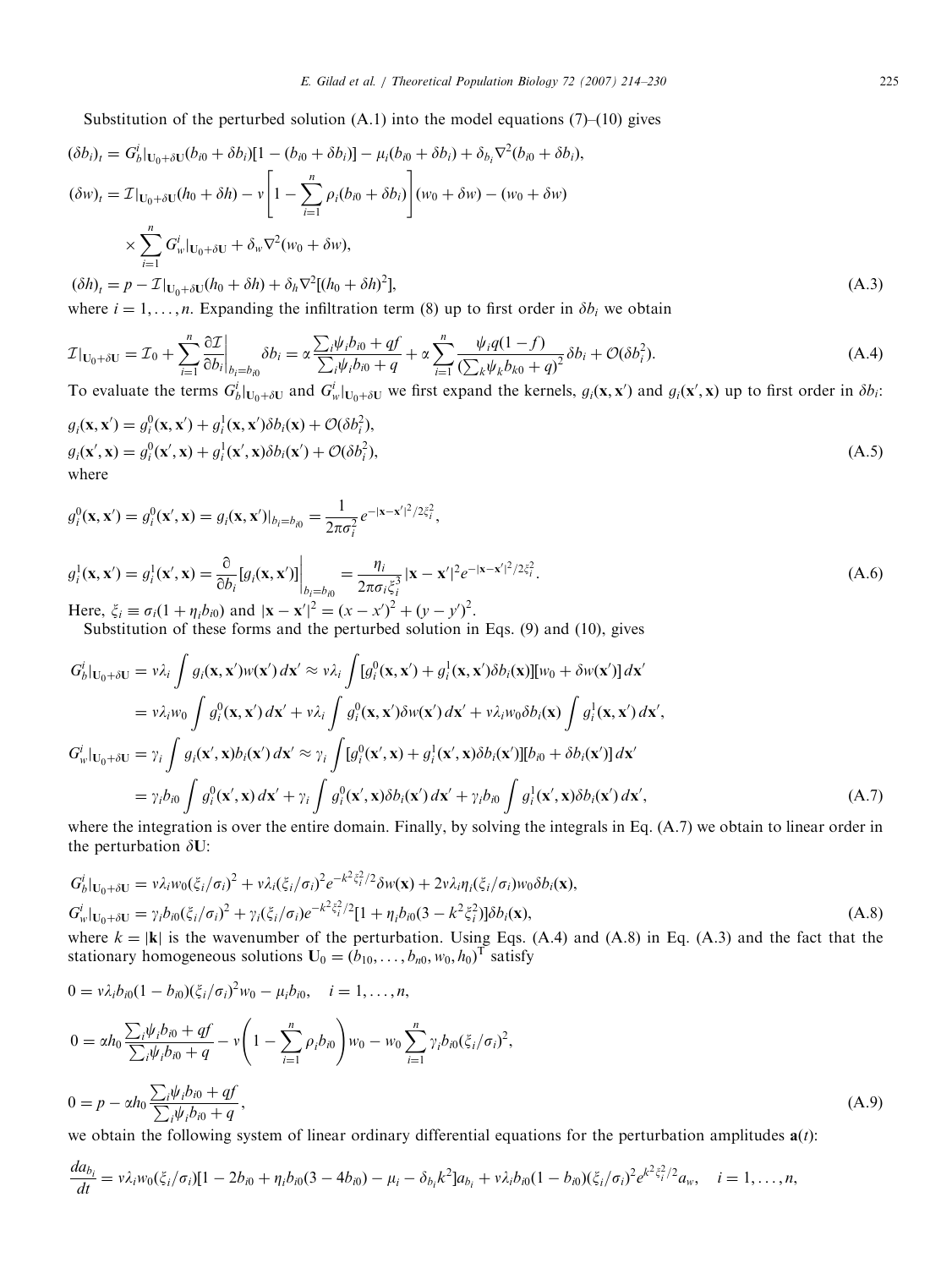226 E. Gilad et al. / Theoretical Population Biology 72 (2007) 214–230

$$
\frac{da_w}{dt} = \sum_{i=1}^n \left\{ \frac{\alpha h_0 \psi_i q (1-f)}{\left(\sum_k \psi_k b_{k0} + q\right)^2} + v w_0 \rho_i - w_0 \gamma_i \left(\xi_i / \sigma_i\right) e^{k^2 \xi_i^2 / 2} [1 + \eta_i b_{i0} (3 - k^2 \xi_i^2)] \right\} a_{b_i}
$$
  
 
$$
- \left[ v \left( 1 - \sum_{i=1}^n \rho_i b_{i0} \right) + \sum_{i=1}^n \gamma_i b_{i0} \left(\xi_i / \sigma_i\right)^2 + \delta_w k^2 \right] a_w + \alpha \frac{\sum_i \psi_i b_{i0} + qf}{\sum_i \psi_i b_{i0} + q} a_h,
$$

$$
\frac{da_h}{dt} = -\sum_{i=1}^n \left[ \frac{\alpha h_0 \psi_i q (1-f)}{(\sum_k \psi_k b_{k0} + q)^2} \right] a_{b_i} + \left[ \alpha \frac{\sum_i \psi_i b_{i0} + q f}{\sum_i \psi_i b_{i0} + q} - 2h_0 \delta_h k^2 \right] a_h.
$$
\n(A.10)

Assuming exponential growth for the perturbation amplitudes,  $\mathbf{a}(t) = \mathbf{a}(0)e^{\theta t}$ , we obtain the following eigenvalue problem:

$$
\theta \mathbf{a}(t) = \mathcal{J}(k)\mathbf{a}(t),\tag{A.11}
$$

where  $\mathcal{J}(k) \in \mathbb{R}^{(n+2)\times (n+2)}$  is the Jacobian matrix whose entries are given by the terms of Eq. (A.10), and whose explicit forms for  $n = 1$  and 2 will be given in the next two sections. By solving this eigenvalue problem we obtain dispersion relations of the form  $\theta = \theta(k)$ , from which we deduce the stability of the stationary homogeneous solutions.

Expressions for the stationary homogeneous solutions  $U_0 = (b_{10}, \ldots, b_{n0}, w_0, h_0)^T$  can be obtained by solving Eqs. (A.9). The bare-soil solution is obtained by substituting  $b_{i0} = 0$  ( $i = 1, ..., n$ ) in these equations which readily leads to  $w = p/v$ and  $h = p/\alpha f$ . The other stationary homogeneous solutions are obtained as follows. Solving the third equation of (A.9) for  $h_0$  we obtain

$$
h_0 = p \left[ \alpha \frac{\sum_i \psi_i b_{i0} + qf}{\sum_i \psi_i b_{i0} + q} \right]^{-1}.
$$
\n(A.12)

Using this equation in the second equation of (A.9) and solving for  $w_0$  we obtain

$$
w_0 = p \left[ v \left( 1 - \sum_{i=1}^n \rho_i b_{i0} \right) + \sum_{i=1}^n \gamma_i b_{i0} (1 + \eta_i b_{i0})^2 \right]^{-1}.
$$
\n(A.13)

The biomass densities  $b_{i0}$  in Eqs. (A.12) and (A.13) are either zero or finite, depending on the solution considered. To find the non-zero biomass densities we substitute Eq.  $(A.13)$  in the first equation of  $(A.9)$  and obtain

$$
p = \frac{\mu_j}{\lambda_j} \left[ \frac{1 - \sum_i \rho_i b_{i0} + \sum_i (\gamma_i / \nu) b_{i0} (1 + \eta_i b_{i0})^2}{(1 - b_{j0})(1 + \eta_j b_{j0})^2} \right],
$$
\n(A.14)

where we used the equality  $\xi_i/\sigma_i=1 + \eta_i b_{i0}$ , and the index *j* runs over the coexisting species (i.e. whose biomass densities are non-zero). These are implicit equations that can be solved for the non-zero biomass densities.

## A.2. Results for the  $n = 1$  case

According to Eqs. (A.12), (A.13) and (A.14) the stationary uniform solutions  $(b_0, w_0, h_0)^T$  of the model equations (7) for the single species are obtained by solving

$$
p = \frac{1 - \rho b_0 + (\gamma/\nu)b_0(1 + \eta b_0)^2}{(1 - b_0)(1 + \eta b_0)^2},
$$
\n(A.15)

for  $b_0$ , if  $b_0 \neq 0$ , and substituting the value of  $b_0$  in

$$
w_0 = p[v(1 - \rho b_0) + \gamma b_0 (1 + \eta b_0)^2]^{-1}
$$
\n(A.16)

and

$$
h_0 = p \left[ \alpha \frac{b_0 + qf}{b_0 + q} \right]^{-1}.
$$
\n(A.17)

In obtaining these equations we set  $\lambda_1 = \mu_1 = \sigma_1 = \psi_1 = 1$  (see [Table 1](#page-3-0)).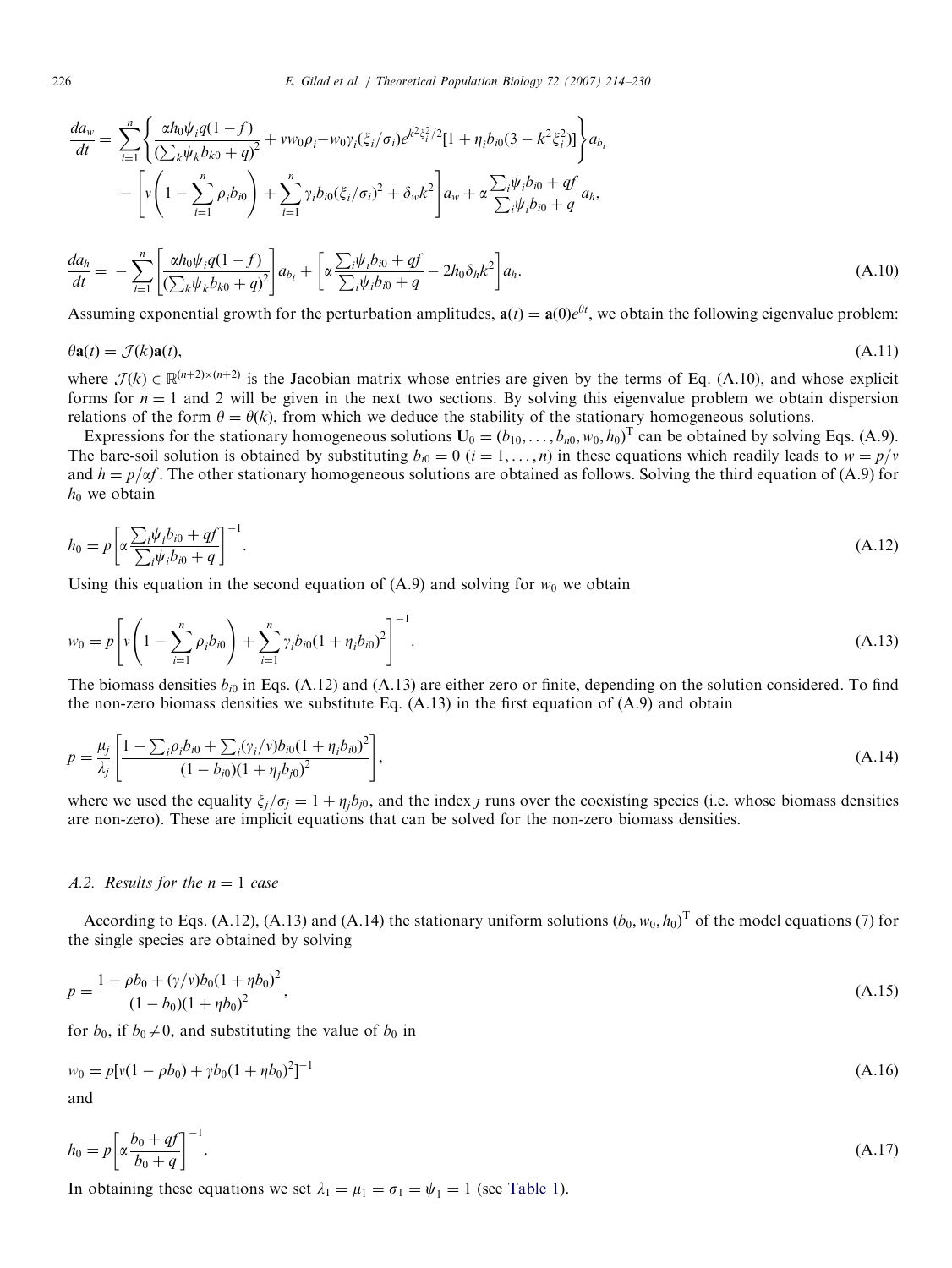The Jacobian entries, deduced from Eq. (A.10), are

$$
\mathcal{J}_{11} = (1 + \eta b_0) v w_0 [1 - 2b_0 + \eta b_0 (3 - 4b_0)] - 1 - \delta_b k^2,
$$
  
\n
$$
\mathcal{J}_{12} = v b_0 (1 - b_0) (1 + \eta b_0)^2 e^{-k^2 (1 + \eta b_0)^2 / 2},
$$
  
\n
$$
\mathcal{J}_{13} = 0,
$$
  
\n
$$
\mathcal{J}_{21} = \alpha h_0 \frac{q(1 - f)}{(b_0 + q)^2} + \rho v w_0 - \gamma w_0 (1 + \eta b_0) e^{-k^2 (1 + \eta b_0)^2 / 2} [1 + \eta b_0 (3 - k^2 (1 + \eta b_0)^2)],
$$
  
\n
$$
\mathcal{J}_{22} = -v (1 - \rho b_0) - \gamma b_0 (1 + \eta b_0)^2 - \delta_w k^2,
$$
  
\n
$$
\mathcal{J}_{23} = \alpha \frac{b_0 + qf}{b_0 + q},
$$
  
\n
$$
\mathcal{J}_{31} = -\alpha h_0 \frac{q(1 - f)}{(b_0 + q)^2},
$$
  
\n
$$
\mathcal{J}_{32} = 0,
$$
  
\n
$$
\mathcal{J}_{33} = -\alpha \frac{b_0 + qf}{b_0 + q} - 2\delta_h h_0 k^2.
$$
\n(A.18)

The bare-soil solution is given by

$$
b_0 = 0, \quad w_0 = p/v, \quad h_0 = p/\alpha f. \tag{A.19}
$$

To study its linear stability we substitute Eqs. (A.19) in Eqs. (A.18) and obtain the Jacobian matrix for this solution:

$$
\mathcal{J}(k) = \begin{pmatrix} p-1-\delta_b k^2 & 0 & 0\\ \frac{p(1-f)}{qf} - \frac{\gamma p e^{k^2/2}}{v} + \rho p & -v - \delta_w k^2 & \text{or} \\ \frac{p(1-f)}{qf} & 0 & -\alpha f - \frac{2p\delta_h}{\alpha f} k^2 \end{pmatrix} . \tag{A.20}
$$

The eigenvalues of  $\mathcal{J}(k)$  are given by the diagonal terms

$$
\theta_1(k) = p - 1 - \delta_b k^2,
$$
  
\n
$$
\theta_2(k) = -v - \delta_w k^2,
$$
  
\n
$$
\theta_3(k) = -\alpha f - \frac{2p\delta_h}{\alpha f}k^2.
$$
\n(A.21)

The stability of the bare-soil solution is determined by the sign of the largest eigenvalue; negative (positive) sign implies stability (instability). Obviously,  $\theta_2 < 0$  and  $\theta_3 < 0$  for any k, but  $\theta_1$  can cross the zero as p is increased, implying an instability of the bare-soil solution. The instability occurs at  $p = p_c = 1$  and the first mode to grow has zero wavenumber,  $k = k_c = 0$ , as shown in [Fig. 3a](#page-4-0). A similar analysis can be done for the uniform vegetation solution. The analytic expressions are too long to be displayed here, but the outcome of such an analysis is shown in [Fig. 3b](#page-4-0). The solution loses stability as p is decreased below a critical value,  $p<sub>T</sub>$ , in a finite-wavenumber (or Turing-like) instability where the first mode to grow has a non-zero wavenumber  $k_c$  [\(Cross and Hohenberg, 1993\)](#page-15-0).

# A.3. Results for the  $n = 2$  case

The stationary uniform solutions for the two-species case are obtained by solving Eqs. (A.12), (A.13) and (A.14) as follows. The bare-soil solution remains unchanged:  $b_{10} = 0$ ,  $b_{20} = 0$ ,  $w_0 = p/v$  and  $h_0 = p/\alpha f$ . The uniform woodyvegetation solution  $V_1$  ( $b_1 \neq 0$ ,  $b_2 = 0$ ) is obtained by solving

$$
p = \frac{1 - \rho_1 b_{10} + (\gamma_1/\nu) b_{10} (1 + \eta_1 b_{10})^2}{(1 - b_{10})(1 + \eta_1 b_{10})^2},
$$
\n(A.22)

for  $b_{10}$  and substituting the solution and  $b_{20} = 0$  in Eqs. (A.12) and (A.13) to obtain  $h_0$  and  $w_0$ .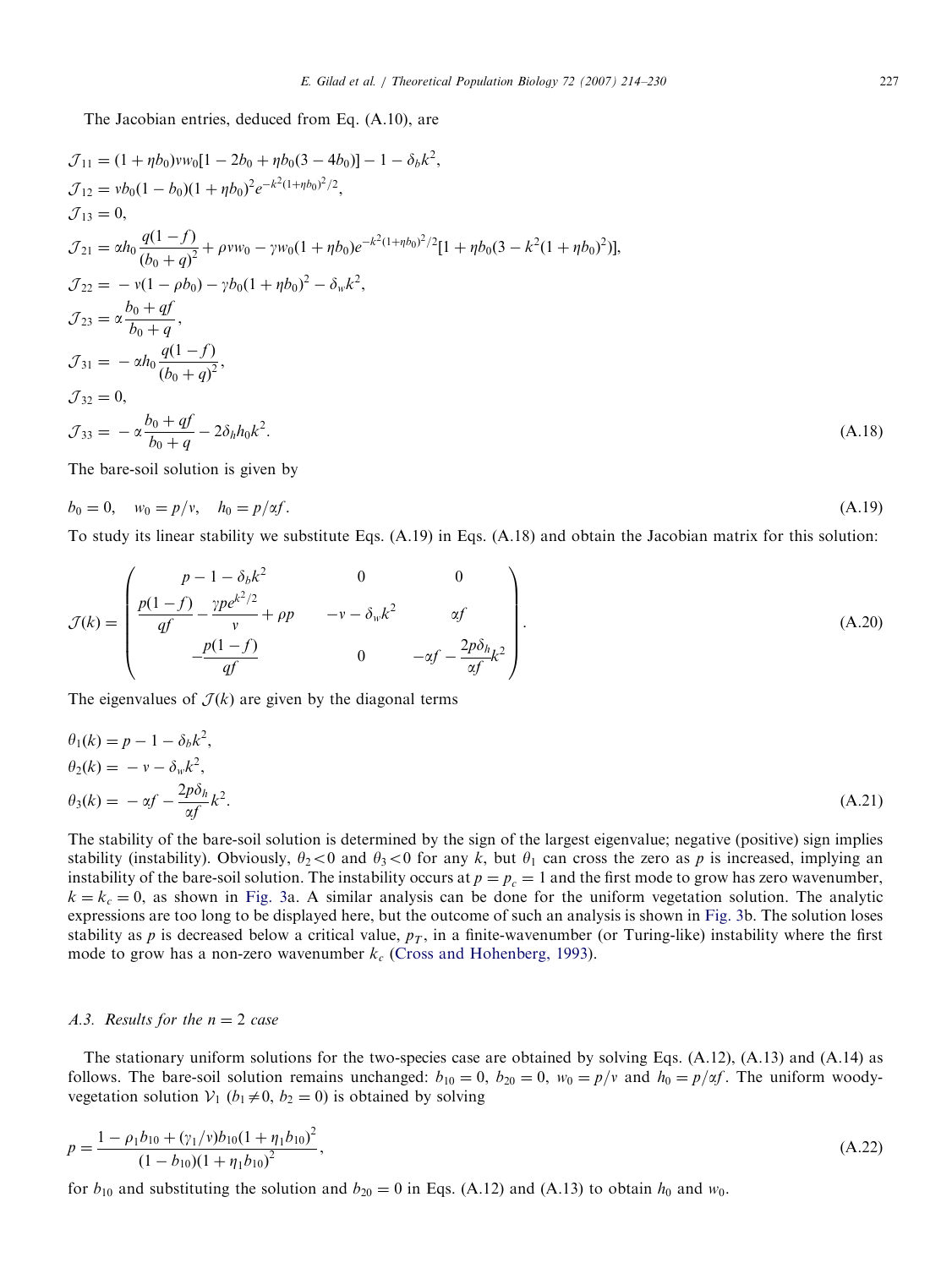The uniform herbaceous vegetation solution  $V_2$  ( $b_1 = 0$ ,  $b_2 \neq 0$ ) is similarly obtained by solving

$$
p = \frac{\mu_2}{\lambda_2} \left[ \frac{1 - \rho_2 b_{20} + (\gamma_2/\nu) b_{20} (1 + \eta_2 b_{20})^2}{(1 - b_{20}) (1 + \eta_2 b_{20})^2} \right],
$$
\n(A.23)

for  $b_{20}$  and substituting the solution and  $b_{10} = 0$  in Eqs. (A.12) and (A.13) to obtain  $h_0$  and  $w_0$ .

The uniform mixed vegetation solution,  $\mathcal{M}(b_1\neq 0, b_2\neq 0)$ , is obtained by solving the coupled equations

$$
p = \frac{1 - \sum_{i} \rho_i b_{i0} + \sum_{i} (\gamma_i / \nu) b_{i0} (1 + \eta_i b_{i0})^2}{(1 - b_{10})(1 + \eta_1 b_{10})^2},
$$
\n(A.24)

$$
p = \frac{\mu_2}{\lambda_2} \left[ \frac{1 - \sum_i \rho_i b_{i0} + \sum_i (\gamma_i / \nu) b_{i0} (1 + \eta_i b_{i0})^2}{(1 - b_{20})(1 + \eta_2 b_{20})^2} \right],
$$
\n(A.25)

for  $b_{10}$  and  $b_{20}$  (the index  $\iota$  runs over the two species) and substituting the solutions in Eqs. (A.12) and (A.13) to obtain  $h_0$ and  $w_0$ .

The points along the p axis where the  $V_1$  and  $V_2$  solutions bifurcate from the bare-soil solution B can be easily calculated from Eqs. (A.22) and (A.23). Setting  $b_{10} = 0$  in Eq. (A.22) leads to the bifurcation point  $p = p_{b_1} = 1$  in [Fig. 2.](#page-4-0) Similarly, setting  $b_{20} = 0$  in Eq. (A.23) leads to the bifurcation point  $p = p_{b_2} = \frac{\mu_2}{\lambda_2}$ . Note that these results coincide with the linear stability results obtained for the bare-soil solution in Section 3.

Eqs. (A.22) and (A.23) can also be used to determine whether the bifurcations at  $p = p_{b_1}$  and  $p_{b_2}$  are supercritical or subcritical, by evaluating the slopes of the  $V_1$  and  $V_2$  solution branches at zero biomass densities:

$$
\frac{dp(b_{i0})}{db_{i0}}\bigg|_{b_{i0}=0} = \frac{\mu_i}{\lambda_i} \Big(1 - \rho_i + \frac{\gamma_i}{\nu} - 2\eta_i\Big). \tag{A.26}
$$

A positive (negative) slope implies a supercritical (subcritical) bifurcation. For the parameters used in this work we find

$$
1 - \rho_1 + \frac{\gamma_1}{\nu} - 2\eta_1 < 0, \quad 1 - \rho_2 + \frac{\gamma_2}{\nu} - 2\eta_2 > 0,\tag{A.27}
$$

implying that the bifurcations at  $p = p_{b_1}$  and at  $p_{b_2}$  are subcritical and supercritical, respectively. The saddle-node bifurcation at  $p = p_{SDN}$  along the  $V_1$  branch (see [Fig. 2\)](#page-4-0) can be calculated by solving

$$
\frac{dp(b_{10})}{db_{10}} = 0\tag{A.28}
$$

for  $b_{10}$  and substituting the result in Eq. (A.22) to obtain  $p_{SDN} = p(b_{10})$ .

The linear stability of a stationary uniform solution,  $(b_{10}, b_{20}, w_0, h_0)$ , is determined by the eigenvalues of the Jacobian matrix whose entries are

$$
\mathcal{J}_{11} = v(1 + \eta_1 b_{10})w_0[1 - 2b_{10} + \eta_1 b_{10}(3 - 4b_{10})] - 1 - \delta_{b_1}k^2,
$$
  
\n
$$
\mathcal{J}_{12} = 0,
$$
  
\n
$$
\mathcal{J}_{13} = v b_{10}(1 - b_{10})(1 + \eta_1 b_{10})^2 e^{-k^2(1 + \eta_1 b_{10})^2/2},
$$
  
\n
$$
\mathcal{J}_{14} = 0,
$$
  
\n
$$
\mathcal{J}_{21} = 0,
$$
  
\n
$$
\mathcal{J}_{22} = v \lambda_2(1 + \eta_2 b_{20})w_0[1 - 2b_{20} + \eta_2 b_{20}(3 - 4b_{20})] - \mu_2 - \delta_{b_2}k^2,
$$
  
\n
$$
\mathcal{J}_{23} = v \lambda_2 b_{20}(1 - b_{20})(1 + \eta_2 b_{20})^2 e^{-k^2[\sigma_2(1 + \eta_2 b_{20})]^2/2},
$$
  
\n
$$
\mathcal{J}_{24} = 0,
$$
  
\n
$$
\mathcal{J}_{31} = \frac{\alpha h_0 q(1 - f)}{(b_{10} + \psi_2 b_{20} + q)^2} + v \rho_1 w_0 - w_0 \gamma_1 (1 + \eta_1 b_{10}) e^{k^2(1 + \eta_1 b_{10})^2/2} [1 + \eta_1 b_{10}(3 - k^2(1 + \eta_1 b_{10})^2)],
$$
  
\n
$$
\mathcal{J}_{32} = \frac{\alpha h_0 \psi_2 q(1 - f)}{(b_{10} + \psi_2 b_{20} + q)^2} + v \rho_2 w_0 - w_0 \gamma_2 (1 + \eta_2 b_{20}) e^{k^2 [\sigma_2(1 + \eta_2 b_{20})]^2/2} [1 + \eta_2 b_{20}(3 - k^2[\sigma_2(1 + \eta_2 b_{20})]^2)],
$$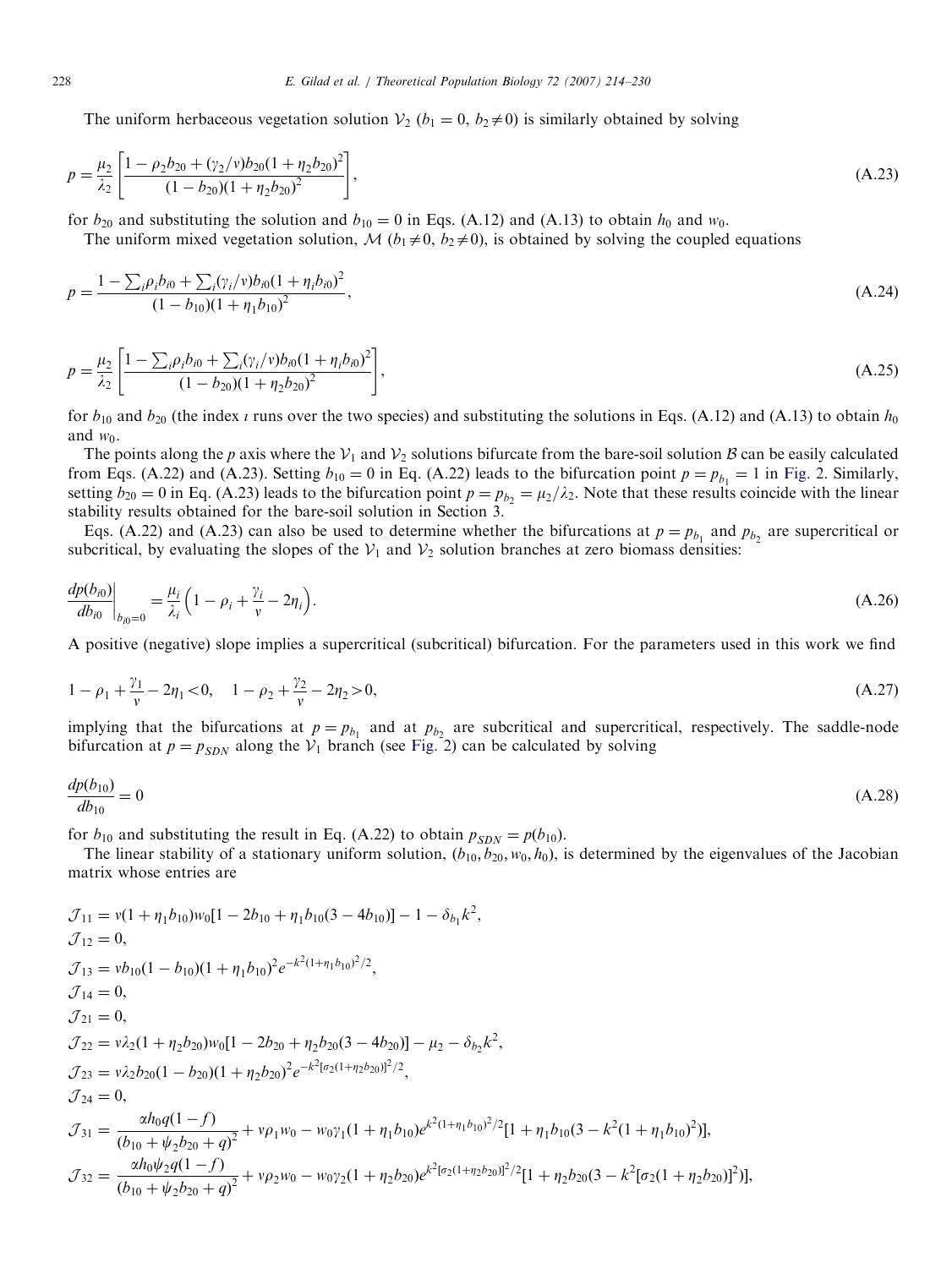<span id="page-15-0"></span>
$$
\mathcal{J}_{33} = -v(1 - \rho_1 b_{10} - \rho_2 b_{20}) - \gamma_1 b_{10} (1 + \eta_1 b_{10})^2 - \gamma_2 b_{20} (1 + \eta_2 b_{20})^2 - \delta_w k^2,
$$
  
\n
$$
\mathcal{J}_{34} = \alpha \frac{b_{10} + \psi_2 b_{20} + qf}{b_{10} + \psi_2 b_{20} + q},
$$
  
\n
$$
\mathcal{J}_{41} = -\frac{\alpha h_0 q (1 - f)}{(b_{10} + \psi_2 b_{20} + q)^2},
$$
  
\n
$$
\mathcal{J}_{42} = -\frac{\alpha h_0 \psi_2 q (1 - f)}{(b_{10} + \psi_2 b_{20} + q)^2},
$$
  
\n
$$
\mathcal{J}_{43} = 0,
$$
  
\n
$$
\mathcal{J}_{44} = -\alpha \frac{b_{10} + \psi_2 b_{20} + qf}{b_{10} + \psi_2 b_{20} + q} - 2h_0 \delta_h k^2.
$$
\n(A.29)

For the bare-soil solution,  $b_{10} = 0$ ,  $b_{20} = 0$ ,  $w_0 = p/v$  and  $h = p/\alpha f$ , we obtain

$$
\mathcal{J}(k) = \begin{pmatrix} p - 1 - \delta_{b_1} k^2 & 0 & 0 & 0 \\ 0 & \lambda_2 p - \mu_2 - \delta_{b_2} k^2 & 0 & 0 \\ p \left[ \frac{(1 - f)}{qf} - \frac{\gamma_1 e^{k^2/2}}{v} + \rho_1 \right] & p \left[ \frac{\psi_2 (1 - f)}{qf} - \frac{\gamma_2 e^{k^2/2}}{v} + \rho_2 \right] & -v - \delta_w k^2 & \text{a}f \\ \frac{p(1 - f)}{qf} & \frac{p\psi_2 (1 - f)}{qf} & 0 & -\alpha f - \frac{2p\delta_h}{\alpha f} k^2 \end{pmatrix}.
$$

The eigenvalues of  $\mathcal{J}(k)$  are simply given by the diagonal elements

$$
\theta_1(k) = p - 1 - \delta_{b_1} k^2,
$$
  
\n
$$
\theta_2(k) = \lambda_2 p - \mu_2 - \delta_{b_2} k^2,
$$
  
\n
$$
\theta_3(k) = -\nu - \delta_w k^2,
$$
  
\n
$$
\theta_4(k) = -\alpha f - \frac{2p\delta_h}{\alpha f} k^2.
$$
\n(A.30)

The eigenvalues  $\theta_3$  and  $\theta_4$  are negative for any k. The eigenvalues  $\theta_1$  and  $\theta_2$ , however, can cross the zero:  $\theta_1$  first becomes zero for  $k = 0$  at  $p = 1$  whereas  $\theta_2$  first becomes zero for  $k = 0$  at  $p = \mu_2/\lambda_2$ . Thus, the bare-soil solution becomes unstable to homogeneous perturbations at  $p = p_c = \min(1, \mu_2/\lambda_2)$ .

#### References

- Bertness, M.D., Callaway, R.M., 1994. Positive interactions in communities. Trends Ecol. Evol. 9, 191–193.
- Bertness, M.D., Ewanchuk, P.J., 2002. Latitudinal and climate-driven variation in the strength and nature of biological interactions in New England salt marshes. Oecologia 132, 392–401.
- Bertness, M.D., Hacker, S.D., 1994. Physical stress and positive associations among marsh plants. Am. Nat. 144, 363–372.
- Bloom, A.J., Chapin III, F.S., Mooney, H.A., 1985. Resource limitation in plants—an economic analogy. Annu. Rev. Ecol. Syst. 16, 363–392.
- Brooker, R.W., Callaghan, T.V., 1998. The balance between positive and negative plant interactions and its relationship to environmental gradients: a model. Oikos 81, 196–207.
- Bruno, J.F., Stachowicz, J.J., Bertness, M.D., 2003. Inclusion of facilitation into ecological theory. Trends Ecol. Evol. 18, 119–125.
- Callaway, R.M., Walker, L.R., 1997. Competition and facilitation: a synthetic approach to interactions in plant communities. Ecology 78, 1958–1965.
- Callaway, R.M., Brooker, R.W., Choler, P., Kikvidze, Z., Lortiek, C.J., Michalet, R., Paolini, L., Pugnaire, F.I., Newingham, B., Aschehoug, E.T., Armas, C., Kikodze, D., Cook, B.J., 2002. Positive interactions among alpine plants increase with stress. Nature 417, 844–848.
- Campbell, S.E., Seeler, J.S., Glolubic, S., 1989. Desert crust formation and soil stabilization. Arid Soil Res. Rehabil. 3, 217–228.
- Casper, B.B., 1996. Demographic consequences of drought in the herbaceous perennial Cryptantha flava: effects of density, associations with shrubs, and plant size. Oecologia 106, 144–152.
- Cross, M.C., Hohenberg, P.C., 1993. Pattern formation outside of equilibrium. Rev. Mod. Phys. 65, 851–1112.
- Gilad, E., von Hardenberg, J., Provenzale, A., Shachak, M., Meron, E., 2004. Ecosystem engineers: from pattern formation to habitat creation. Phys. Rev. Lett. 93, 0981051.
- Gilad, E., von Hardenberg, J., Provenzale, A., Shachak, M., Meron, E., 2007. A mathematical model of plants as ecosystem engineers. J. Theor. Biol. 244, 680–691.
- Greenlee, J.T., Callaway, R.M., 1996. Effects of abiotic stress on the relative importance of interference and facilitation. Am. Nat. 148, 386–396.
- Grover, J.P., 1997. Resource Competition. Chapman & Hall, London.
- Gurney, W.S.C., Lawton, J.H., 1996. The population dynamics of ecosystem engineers. Oikos 76, 273–283.
- von Hardenberg, J., Meron, E., Shachak, M., Zarmi, Y., 2001. Diversity of vegetation patterns and desertification. Phys. Rev. Lett. 87, 198101.
- Hillel, D., 1998. Environmental Soil Physics. Academic Press, San Diego.